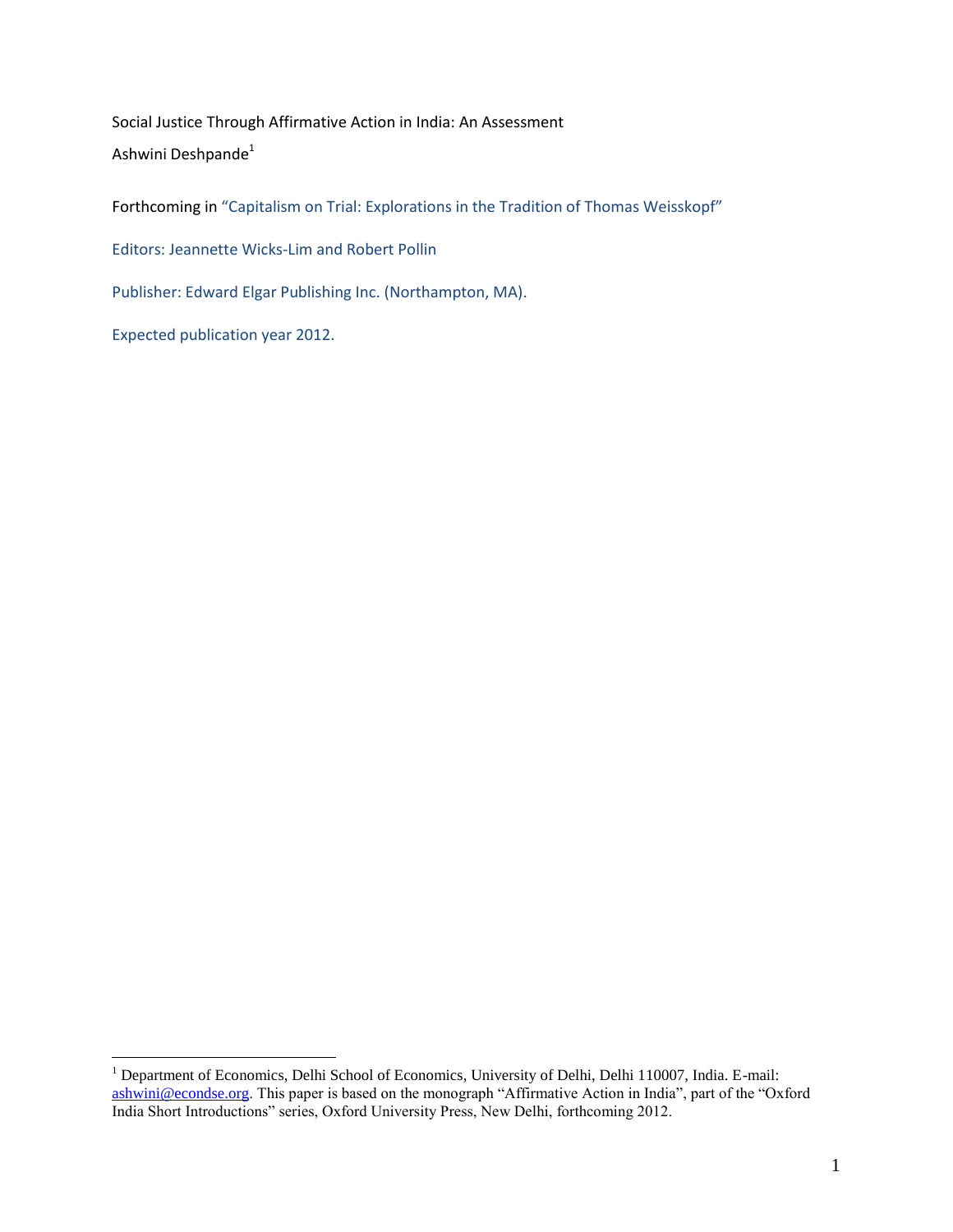# **Preface**

Affirmative action has been an important part of Tom's academic concerns: his 2004 book, "Affirmative Action in India and the United States", is now a standard reference for anyone interested in exploring this question further. Over the years, I have had extensive discussions with him on this subject, and benefitted a great deal from his keen insights. Both the papers which we have co-authored have been on affirmative action. It is an honor for me to contribute to this festschrift, as it gives me an opportunity to pay tribute to his exemplary scholarship by exploring this theme, which is close to his heart.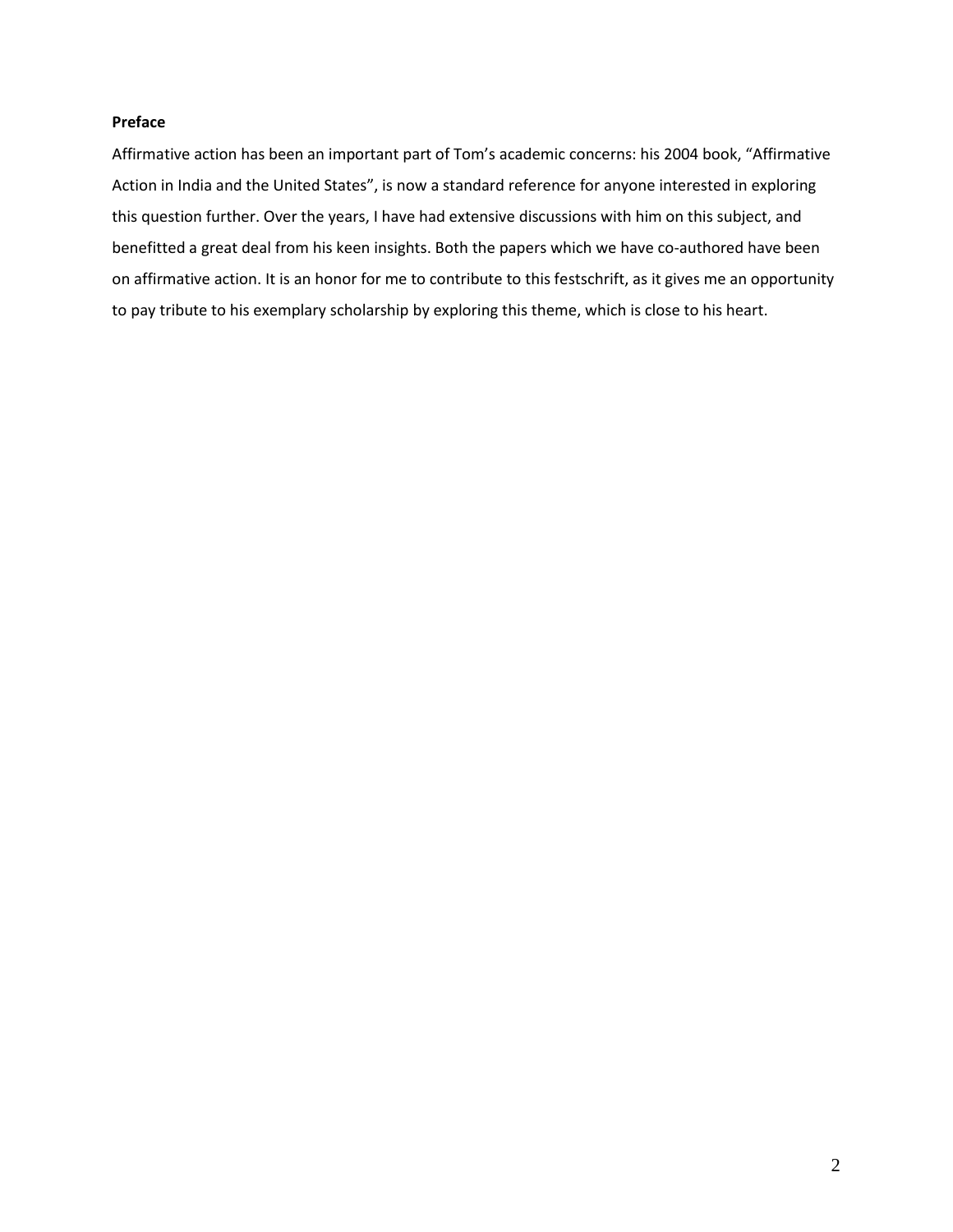### **India's Affirmative Action Programme**

 $\overline{a}$ 

India's affirmative action (AA) programme is primarily caste-based, although there is some AA for women in the electoral sphere. AA in India, as elsewhere in the world, is contentious for three reasons. First, there is considerable debate over the assessment of caste disparities, the prima facie reason for the existence of AA – whether these are significant at all; if yes, to what extent and in which sphere; and whether they have been narrowing over time. Second, there is a larger debate about whether caste is the valid indicator of backwardness or should AA be defined in terms of class/income or other social markers, such as religion. Third, there is the overarching debate about whether AA is desirable at all, in any form, regardless of which social identity is used as its anchor.

In the polarised debate around AA, it is either demonised as the root of all evil or valorised as the panacea for eliminating discrimination. It is worth noting at the outset that Dr. B. R. Ambedkar, the chief architect of the constitution of independent India, who ensured that AA was constitutionally mandated, himself did not see AA as a panacea. He did not believe that the caste system could be made less malignant. He said "…my ideal would be a society based on *Liberty, Equality and Fraternity…* [the caste system] means a state of slavery … a society in which some men are forced to accept from others the purposes which control their conduct" (emphasis in the original). He was constantly engaged with the question of strategies and instruments which would lead to the annihilation of caste altogether.

However, while the debates around AA are emotionally charged, it is important to take stock of AA dispassionately through an evidence-based approach. Available national data on caste are defined by the needs of the affirmative action program which divides the population into initially three, and now four, broad groups: Scheduled Castes (ex-untouchable jatis, SC), on average about 18 percent of the Indian population; Scheduled Tribes (ST), on average about 8 percent of the Indian population; Other Backward Classes (OBCs, a heterogeneous collection of Hindu low castes, some non-Hindu communities and some tribes which are not included in the STs), not yet counted by the census; however according to the 66th round of the National Sample Survey (2009-10), these constitute 43 percent of the rural and 39 percent of the urban population and "Others" (the residual; everyone else)<sup>2</sup>. Given that data do not

 $2$  The affirmative action programme in India consists of 22.5 percent quotas in government educational institutions, government jobs and in all levels of elected bodies for SCs and STs. In addition, since 1990, following the implementation of the Mandal Commission Report, there are 27 percent quotas for OBCs in jobs, which in 2006, via the 93rd constitutional amendment, were extended to educational institutions. There are no quotas for OBCs in the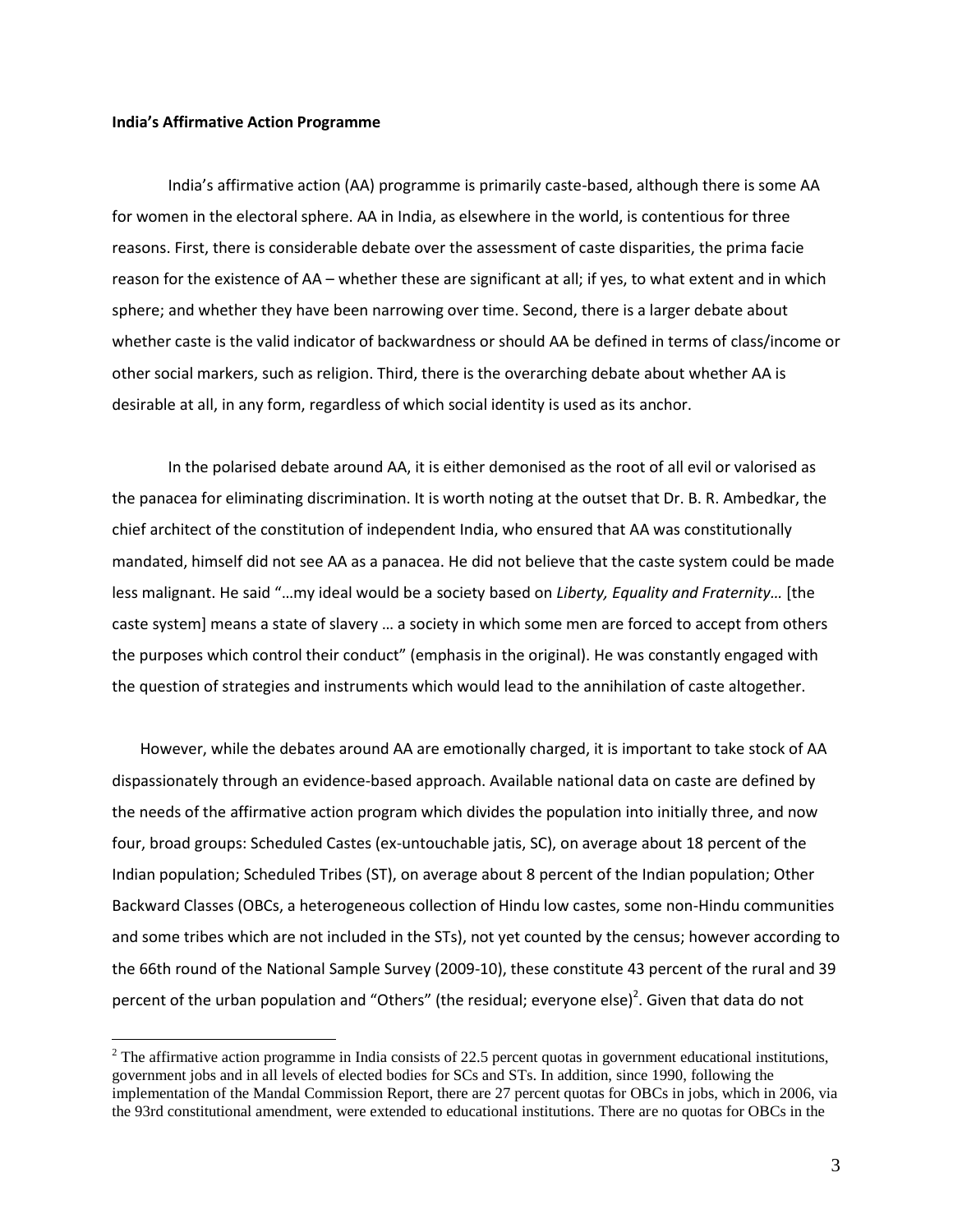allow us to isolate the upper castes, it needs to be emphasized at the outset that calculations based on this categorization will underestimate the disparity between the two ends of the jati spectrum. While the term Scheduled Castes is a product of this official terminology, several members of the exuntouchable jatis prefer to self-identify themselves as "Dalit" – the originally Sanskrit but now Marathi term, meaning "oppressed" or "broken", which is used as a term of pride.

# **The Case for Caste-based Affirmative Action in India**

The idea of preferential treatment for caste and tribal groups perceived to be the lowest in social and economic hierarchy predates Indian independence. The constitution of newly independent India continued the idea of preferential policies, declared untouchability illegal and espoused the ideal of a casteless society. This section discusses the (contemporary) rationale for affirmative action towards designated castes and tribes. In other words, given that this policy originated in the early twentieth century, the arguments in favour of AA are not restated as they originated, but are being reiterated with contemporary evidence.

## *Systematic inter-caste disparities*

Data from a variety of sources on material standards of living, poverty rates, health status, educational attainment and occupational outcomes indicate that the disparities between SC-ST on the one hand and non-OBC Others (a loose proxy for upper castes) are persistent and systematic, regional variation notwithstanding (see, for instance, Deshpande (2011) and Thorat and Newman (2010)).

### *Social Discrimination*

 $\overline{a}$ 

There is sufficient evidence that amply demonstrates the various aspects of stigmatization, exclusion and rejection that Dalits continue to face in contemporary India<sup>3</sup>. In rural India, despite the breakdown of the traditional subsistence economy, caste continues to exert its strong presence in many different dimensions. Shah et al. (2006) document untouchability in rural India based on the results of an extensive survey carried out over 2001-2002 of 565 villages across 11 states. They find that

electoral sphere. Finally, 33 percent seats are reserved for women in elected local bodies below the level of the state legislature.

 $3$  See, for example, Human Rights Watch (1999) for an excellent documentation.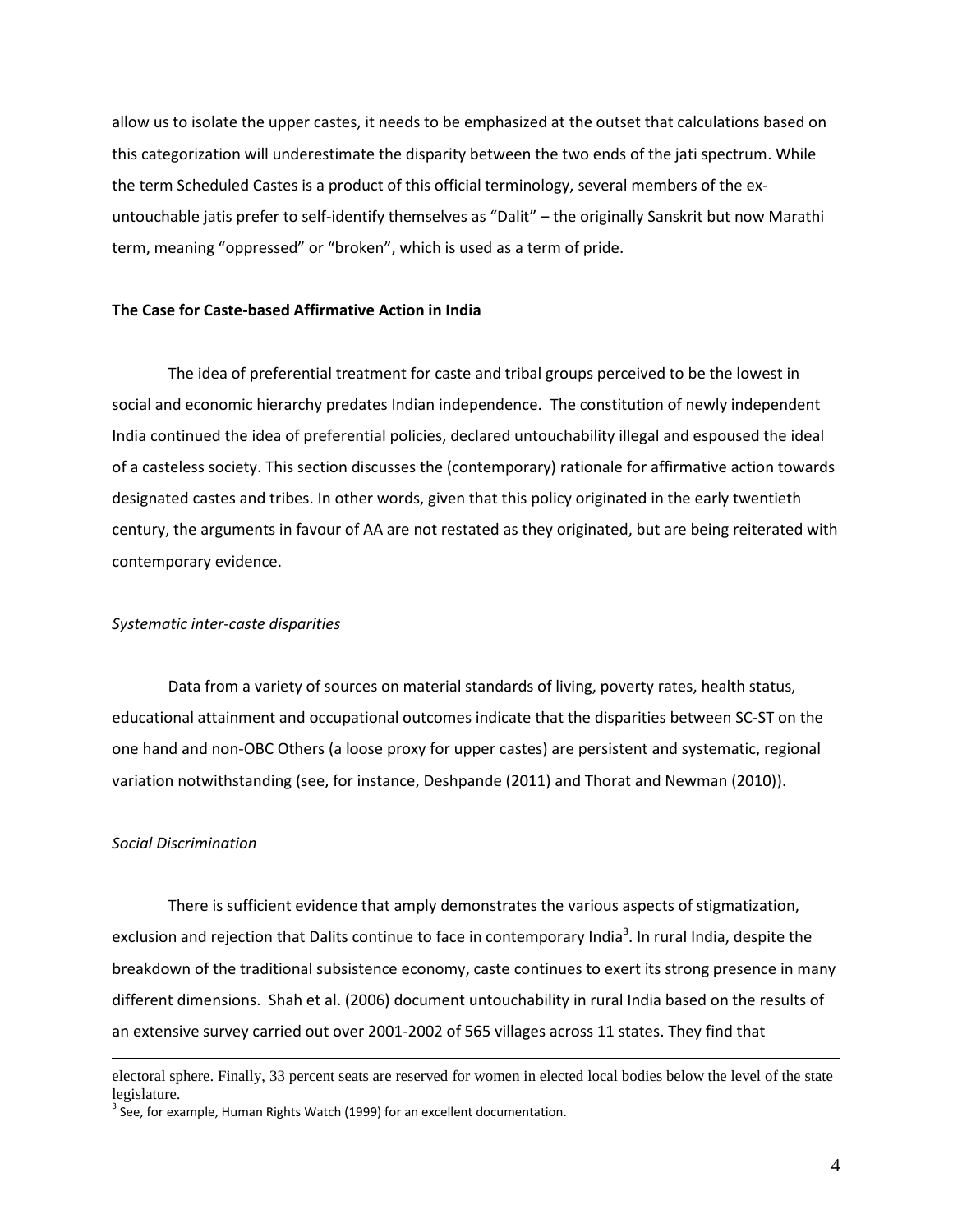untouchability is not only present all over rural India, but it has "survived by adapting to new socioeconomic realities and taking on new and insidious forms". Navsarjan (2010) is the latest comprehensive study of untouchability in 1589 villages in Gujarat. It documents 98 types of untouchability practices directed towards Dalits by non-Dalits, for instance, tea stalls keeping separate cups for Dalit customers which they have to wash themselves, not buying milk or vegetables from Dalit vendors, making Dalit children sit separately and at the back of the classroom in schools and so on. While the flouting of caste norms for marriage is not very widespread, the worst social punishments are reserved for the alliance between a Dalit man and an upper caste woman. Urban India might have fewer overt instances of untouchability, but for a practice which has been outlawed for over six decades, it is remarkably resilient and continues to exist in various forms.

### *Economic Discrimination*

Average wages for SCs and Others differ across all occupation categories, and there are a number of decomposition exercises which divide the average wage gap into explained and discriminatory components (for instance, Madheswaran and Attewell, 2007). The fact that the two groups enter the labour market with substantial differences in education levels indicates pre-market discrimination. There is plenty of evidence which documents the substantial gaps between SCs and Others in access to education, quality of education, access to resources that could enhance learning, and also of active discrimination inside schools by teachers (Nambissan, 2007). Such pre-market discrimination insures that outcomes will necessarily be unequal, even if there were no active labour market discrimination.

The evidence on persistence of caste-based economic discrimination in rural areas is perhaps not as surprising as the evidence from urban areas, especially in the modern, formal sector jobs. In rural areas individuals are more easily identified by their caste status and presumably are more inclined to pursue caste based occupations given the correspondingly lower spread of the modern, formal economy. Caste is supposed to be anonymous in urban settings; identification of caste is difficult, since it is not phenotypically ascriptive. Additionally, urban markets are supposed to respond to "merit" and so even if hypothetically, caste could be identified, it should not matter.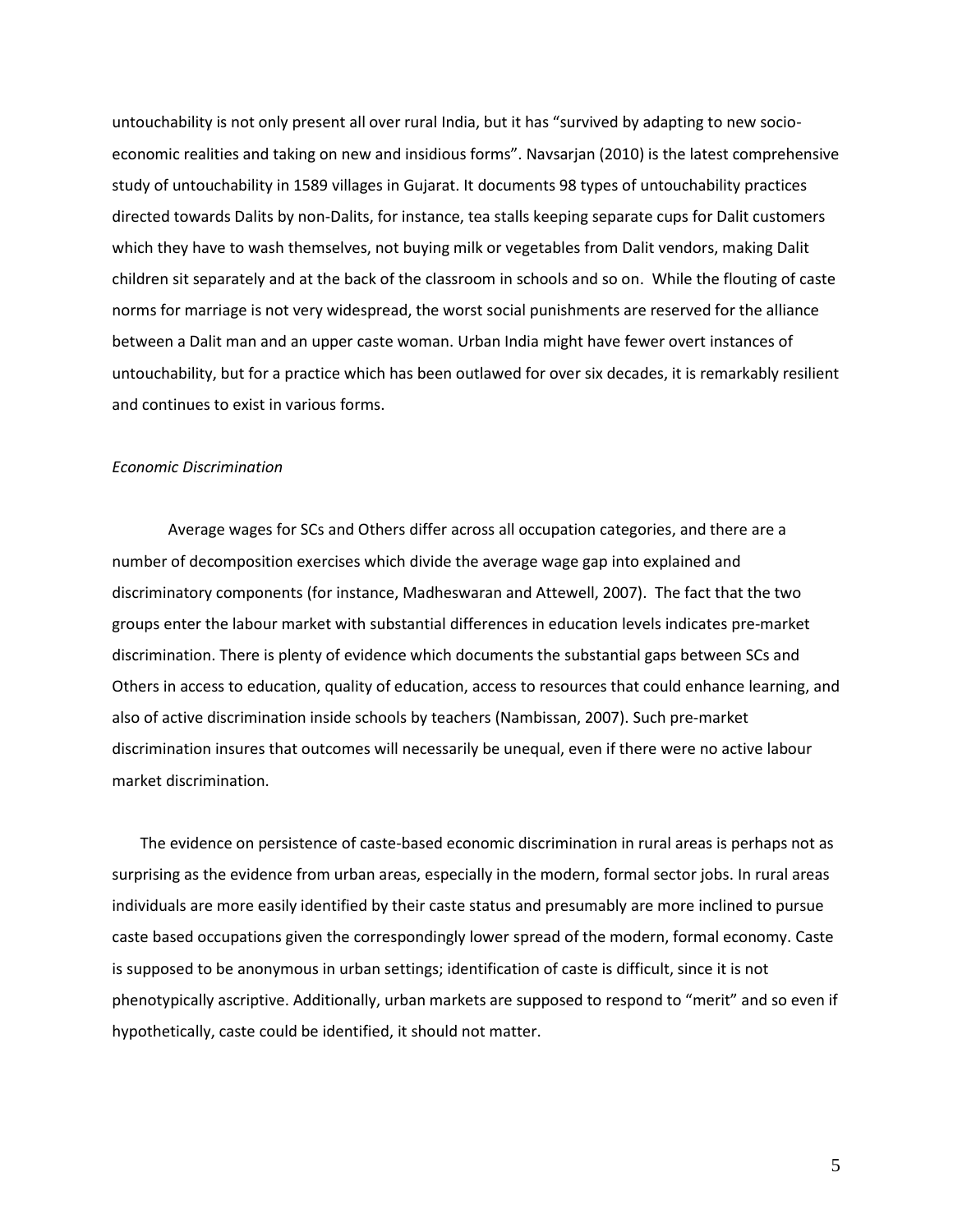In the first major correspondence study in India, Thorat and Attewell (2007), sent out exactly identical resumes to private companies, both domestic and MNCs, in response to newspaper adverstisements in New Delhi during 2005-06. The only difference in the resumes were the easily identifiable names of applicants: Hindu upper caste, Hindu Dalit and Muslims. The study revealed significant differences in call-backs between Hindu upper castes and the other two categories. These findings are confirmed by Siddique (2009) in a study of Chennai. She additionally tests for the interaction between caste and gender and finds that the lowest call-backs are received by Dalit women.

There are studies of hiring practices which emphasize the role of networks and that of informal and personalised recruitment, where "who you know" is often more important than "what you know". In a college-to-work study, which tried to uncover the exact pathways through which discrimination manifests itself, Deshpande and Newman (2007) tracked a group of students from the three premier Indian universities in Delhi for two years trying to understand what jobs they got, how they got them and what their interview experiences were. It turned out that employers were extremely conscious of the social identity of the applicant, all the while professing deep allegiance only to the "merit" of the candidate. Jodhka and Newman (2007), in an employer attitude survey, find that employers, including MNCs, universally use the language of merit. However, managers use caste and region to determine merit.

In view of the unambiguous evidence on discrimination, AA becomes essential to guarantee representation to Dalits in preferred positions. It should be noted, however, that AA in India, due to the specific forms it takes, is not a complete remedy for discrimination, if not for any other reason than the fact that AA is applicable only to the public sector, whereas the evidence of discrimination is overwhelmingly from the private sector, which is becoming increasingly important in the Indian economy.

## *Compensation for historical wrongs*

Finally, social policy ought to compensate for the historical wrongs of a system that generated systematic disparity between caste groups and actively kept untouchables at the very bottom of the social and economic order. This argument has been used forcefully in certain international contexts (for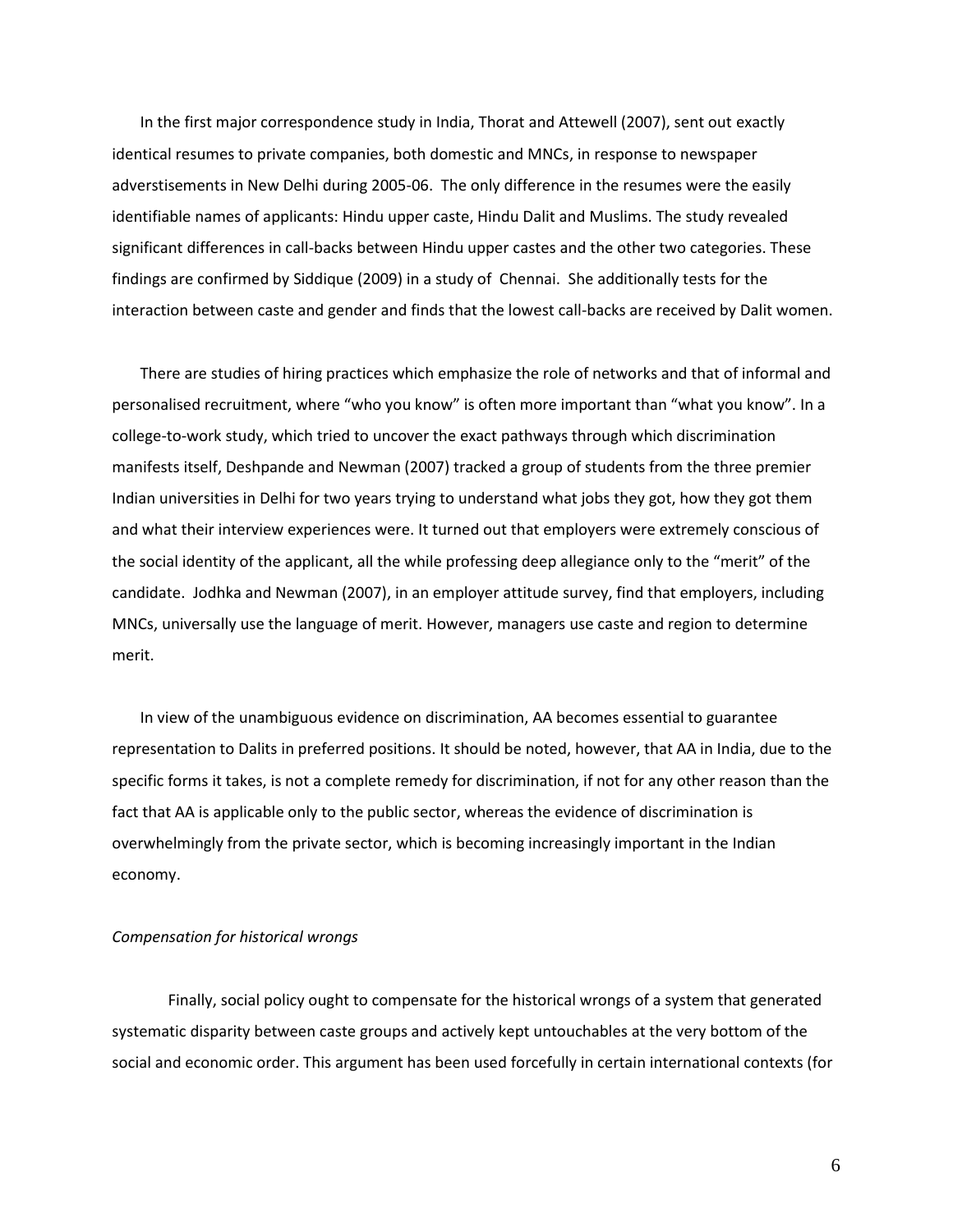instance, in Australia for the "stolen generation" and in South Africa for the injustice to Blacks during Apartheid).

However, given the complex and long history of the Indian sub-continent, the use of this argument in the context of caste-based oppression and untouchability has to proceed with extreme caution, as several right-wing outfits would like to extend this argument to other arenas by invoking completely unsubstantiated, often manufactured injustices against the so-called indigenous inhabitants, and ask for compensation for historical wrongs. For a region marked by large waves of migration over centuries, it is not clear who the original inhabitants of the region are. Thus, the definition of historical "wrongs" is a site marked by bitter contestation, and therefore, the question of compensation is a fraught one. Coming to the gross violations against particular castes resulting from centuries of untouchability, the argument of compensation for historical wrongs could be, and has been used as one of the elements in the case for AA. However, the case for AA as a compensation for contemporary exclusion is just as strong, even if one did not view it as necessary to remedy historical exclusion.

## **Implementation of Quotas**

Overall, the implementation of SC-ST quotas has improved in all spheres, but despite safeguards, it remains uneven. Given that there is no formal systematic monitoring of the implementation of quotas, they remain subject to the vagaries of political will and an overall lackadaisical attitude.

### *Implementation of quotas in government jobs*

In the topmost categories of officers, Group A or Class I jobs, between 1964 and 1984, the share of SCs increased from 1.6 to only 7 percent. However, the 1994 to 2004 phase saw a sharper increase, such that in 2004, their share was 12.2 percent. (The corresponding shares for STs are 0.3 and 1.7, which went to 4.1 in 2004, as against a population share of around 7 percent). Sheth (2004) argues that this reflects the aftermath of the Mandal phase, which created the space for a greater assertion of Dalit or low caste activism, one consequence of which was better implementation of quotas. Interestingly, in 2004, only 4 percent of Group A officers were OBCs, which is the same proportion as the STs.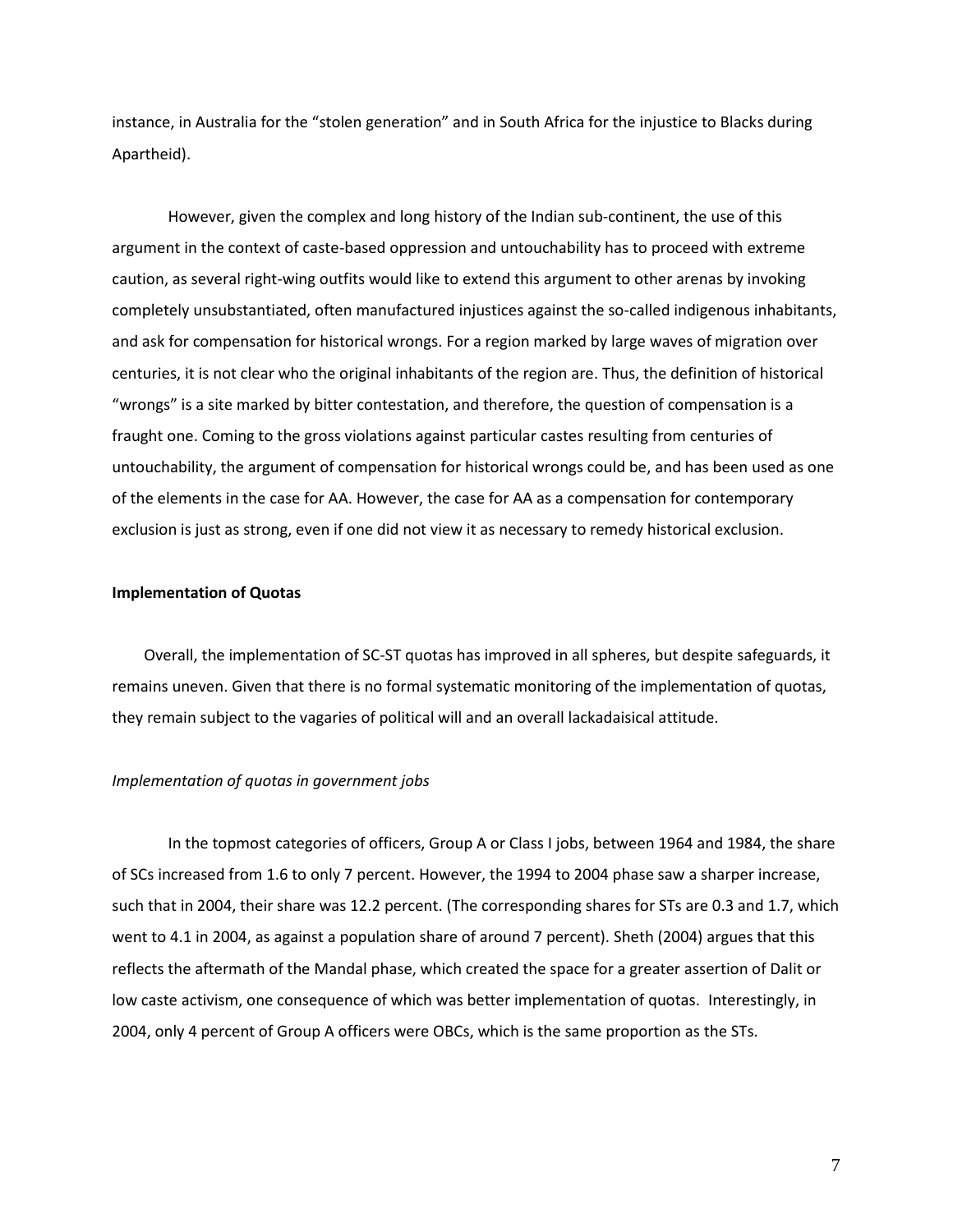Before the 1990s, for years, quotas remain unfulfilled, for reasons of "indifference/hostility on the part of the appointing authorities, insufficient publicisation of vacancies and the sheer expense of application" (Galanter, 1984). At the higher levels or promotion stages, formal and informal procedures had operated to keep out the SCs, such as ad hoc and temporary positions, elimination through personal evaluation procedures like interviews, personality tests and unfair adverse entries in confidential records (Guhan, 2001, p.213).

As one goes down the hierarchy, the representation of SC-ST increases, with as many as 80 percent of the cleaners being SC in 2007. Overall, the Group D category has always had more SCs than their share in the population, even excluding sweepers. This suggests that within government, all the low-paid and low-skill jobs are dominated by SCs. In all the opposition to affirmative action, there is never any protest against *over- representation* of low castes in low paying jobs. In other words, as long as Dalits don't compete in traditional upper caste bastions or "stay where they belong", it is obviously considered acceptable.

## *Implementation of quotas in higher education*

Access to education by caste can be, and has been, analysed at various levels – literacy rates, quality of education, primary- to- middle school transition and evidence of discrimination inside schools. From the strict point of view of implementation of AA, however, we need to focus on a few key statistics, while recognising that the problem of equitable access and representation across caste groups in the sphere of education is far too large and complex to be captured through these few numbers.

Overall, the Gross Enrolment Ratio (GER) for higher education, which has risen from 0.7% in 1950-51, to 1.4 % in 1960-61, and to 8% in early 2000, is still very low (about 10%) compared to the world average of 23.2%, and an average of 54.6% for developed countries, 36.3% for countries in transition, and 11.3 % for developing countries. The existing Enrolment of Eligible Ratio (EER) of roughly 60% indicates that 40% of students who complete their higher secondary programs do not go in for higher education.

Within this picture of low overall GER, there is substantial variation by caste and gender, and for both categories, there is substantial regional variation. Thus, data from NSS for 2004-05 reveals that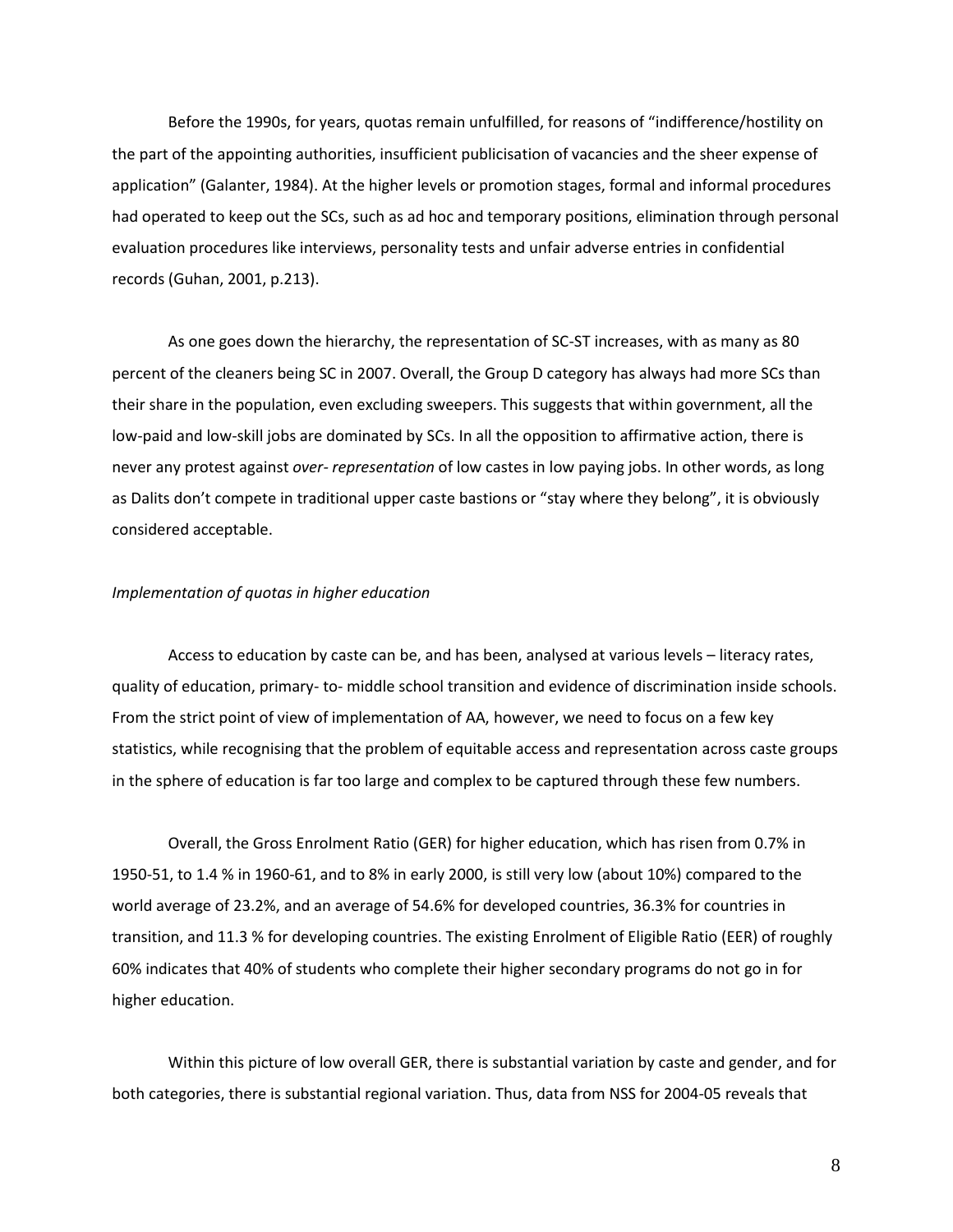only 9.7 percent of rural SC men and 3.5 percent of rural SC women in the age group 20-24 are enrolled in higher educational institutions, as compared to 14.9 and 6 percent of rural Other men and women respectively. The corresponding figures for rural STs are 8.6 and 5.2; for OBCs, the figures are 11 and 4.1 respectively (Sahoo, 2009). The major faultlines across which we see marked differences in enrolment rates are rural-urban: in all caste groups, urban participation rates are consistently higher than rural and gaps have widened over time; gender: in all the caste groups, men have greater representation in higher education than women; and by age groups: across all caste groups, access at the undergraduate level is significantly higher than at the post-graduate level.

## *Political Reservations*

The one arena in which quotas have been implemented completely is the sphere of political reservations. In principle, SC and ST candidates are free to contest other, non-reserved seats. However, since first general elections in 1952, SC-ST elected representatives have virtually no presence in these two elected bodies outside of the reserved seats. This suggests that if reservations had not been in existence, the probability that these groups would have the representation they currently have would be very low. If the presence of SC-ST legislators and MPs is taken as a measure of political clout, then there is no evidence of an *increase* in their political clout. If anything, there is a marginal decline: in 1952, SCs won 76 seats in the Lok Sabha, against the 72 seats reserved for them, which means they won 4 non-reserved seats. In 2004, SCs won only the 79 seats reserved for them, and none from the nonreserved seats. For STs, the picture is fairly similar; the only election where they won on more seats than were reserved for them was in 1998 (won 49 as against 41 reserved). In 2004, they won only the 41 reserved seats. (Sahoo, 2009, p. 88)

The picture in the local bodies is different, underscoring the importance of introducing reservations at this level in 1993, which have managed to achieve a radical transformation in political representation of the marginalized groups. In the early 1960s, when there were no reservations, local bodies in West Bengal with a total of 1081 members contained only 41 SC members (3.8%) and 16 ST members (1.5%). Among the 66 presidents and chairmen, there were 3 SC members and 1 ST. This was at a time when 19.84% of the population of West Bengal was SC, and 5.91 percent was ST. Similarly, in Gujarat, only 35 (0.5%) of the 6863 sarpanches (elected heads of village councils )were SC (Galanter, 1984, pp. 50-51).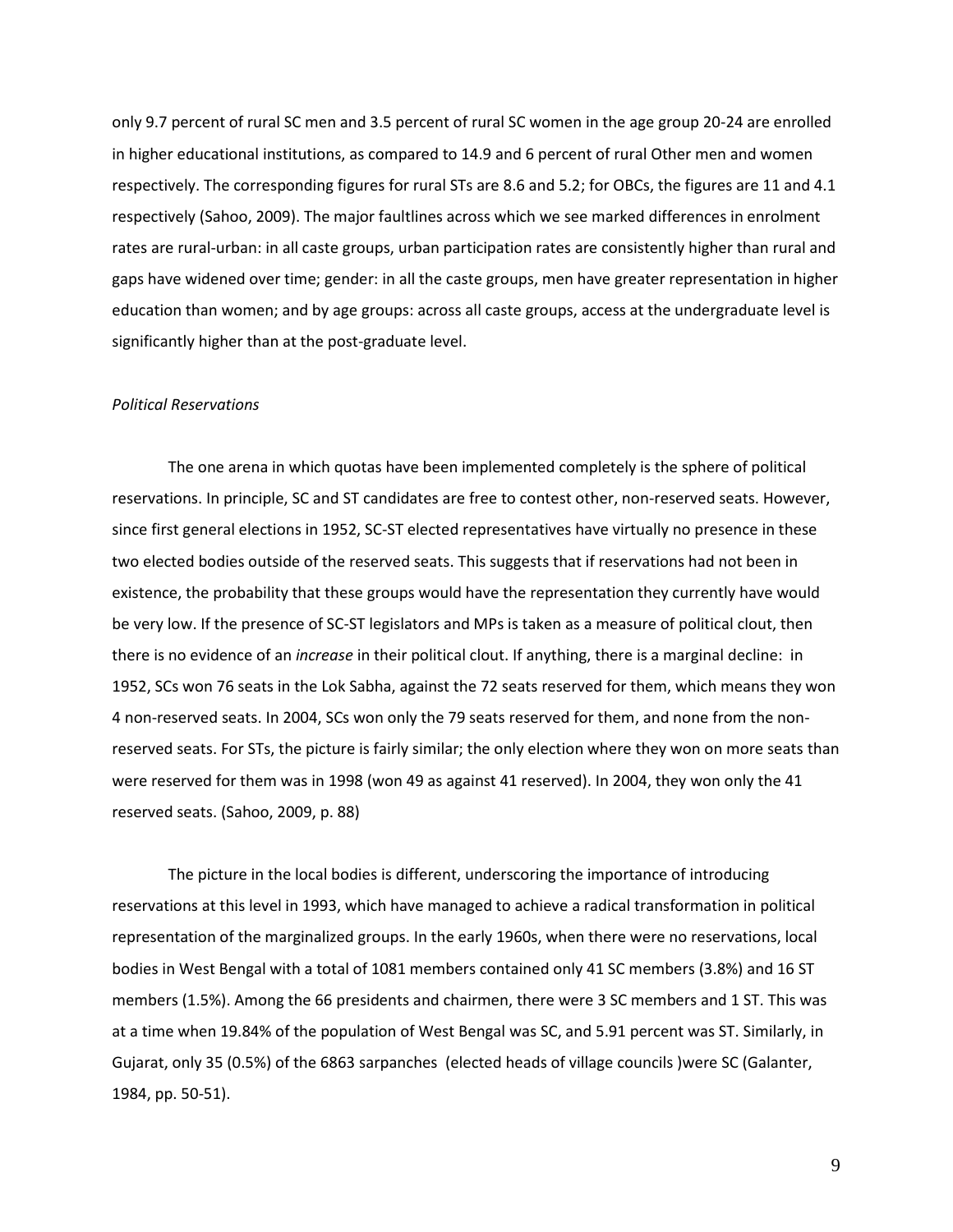Reservations in local bodies has increased substantially the SC-ST presence in lower levels of governance, often going beyond the mandated reservations. For instance, in Orissa, Chhatisgarh, Madhya Pradesh and Rajasthan, SCs/STs have between 30 and 40 percent representation at the gram panchayat (village council) level. Even at the level of the district panchayats (council), there are 14 percent SCs and 9 percent STs, which together is marginally greater than their share in the population. (Sahoo, 2009, p. 88).

#### *Political Representation of OBCs*

OBCs have no political reservations at the national level, although some state governments (e.g. Uttar Pradesh, Karnataka and Tamil Nadu) have reserved seats for OBCs at the level of local selfgovernment. Unlike in the case of SC-ST, very little hard data exists on the proportion of elected representatives who are OBCs at the various levels of government. However, the big difference between SC-STs and OBCs is that the last two decades have seen a visible increase in the political clout of OBC politicians and political formations, not uniformly across all regions of India but in a large enough number of pockets. Jafferlot (2003) terms the political ascendancy of the OBCs as the "silent revolution". The rise of the OBCs as a potent political force, dominating a whole spectrum of political parties, has, in the main, happened without reservations, again suggesting that the stigma of their untouchable status imparts a particular disadvantage to the SCs, which includes, but goes beyond, the economic and social marginalisation which the OBCs face.

## **Debates over Affirmative Action**

Quotas are seen widely as unfair, and are condemned for punishing innocent upper castes for the damage done in the past, reinforcing caste lines rather than striving for a caste-free society, and for exempting Dalits from the rigours of market competition. Critics argue that reservations replace one form of discrimination (against Dalits) with another, equally pernicious form (against general category students or workers). There is a view, especially among the upper castes, that they are benefiting a generation whose parents have already moved up in the social structure and have been able to give them benefits denied to other, much poorer and more remote young people. There is also a belief that unqualified students are displacing highly qualified students in the race to the top of the educational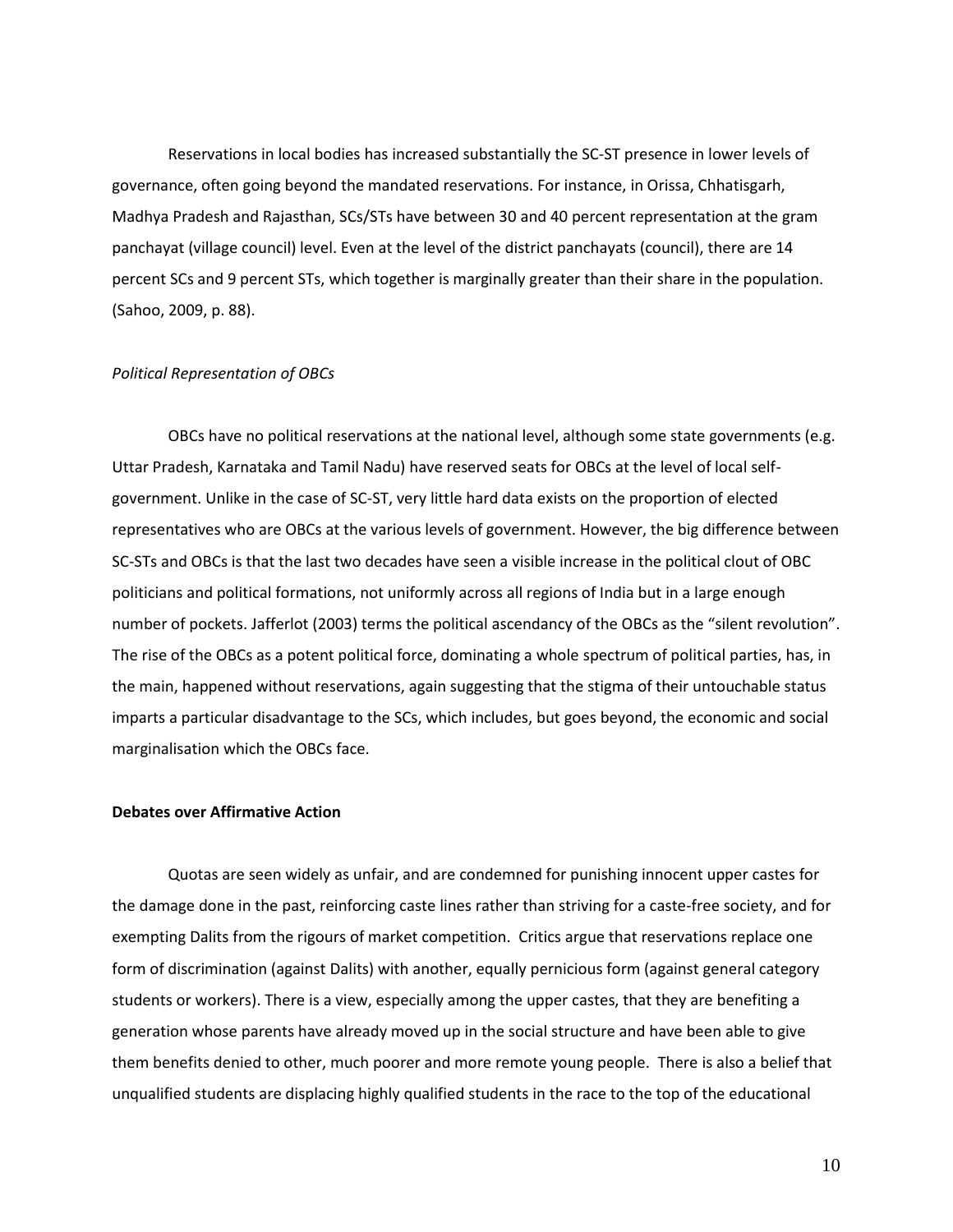heap. Many who share this view argue strenuously that the application of reservations will destroy the competitiveness of the Indian economy and drive away foreign investors because of the privileges insured by reservation. Hence they fuse personal exclusion with a national downfall in the making.

Broadly speaking, Dalits find these perspectives unconvincing. They instead argue that the most powerful special privileges actually accrue to high caste Hindus who can tap into exclusive social networks, bank on the cultural capital their families bequeath to them, or pay the bribes that are demanded by employers for access to jobs. Dalits from remote areas see themselves as doubly disadvantaged, by caste bias and by poverty. They struggle out of rural areas burdened by social isolation, ill equipped in terms of cultural capital to navigate an urban megalopolis like Delhi, lacking social networks that more privileged castes rely on.

Quotas in higher education not only enable the ascent of Dalits in the university world, it literally enabled them to "open their mouths," meaning speak their minds and "go to the centre of society," where they can "meet other people…and get a platform" (Deshpande and Newman, 2007). Introducing them to another world and a different future breaks the silence imposed by marginality, caste prejudice (enforced by atrocities (targeted violence against Dalits, such as beating, rape of Dalit women, destruction of their assets, murder and so on, especially in rural areas) and poverty.

For Dalit students, the reservations policy is nothing more than a form of social engineering designed to address centuries of oppression and discrimination, extreme inequities in the distribution of educational opportunity, and the formation of a huge class of Indian citizens who are not equipped to compete without this assistance. These are not matters of history. Dalits cite countless examples from their own experience where they have been interrogated about their caste identities, castigated by prospective employers for their support of reservations, subjected to harassment or disrespect, and denied jobs (as far as they know) solely on account of their caste background. As long as this injustice persists, they argue, reservations will be needed. The policy levels the playing field at the vital choke points of social mobility.

It would be incorrect to portray all upper-castes as unanimously against reservations. There are upper castes, both in universities and outside, for whom equality is a high principle and the barriers to achieving it for historically oppressed peoples clear enough. They embrace the purpose of reservation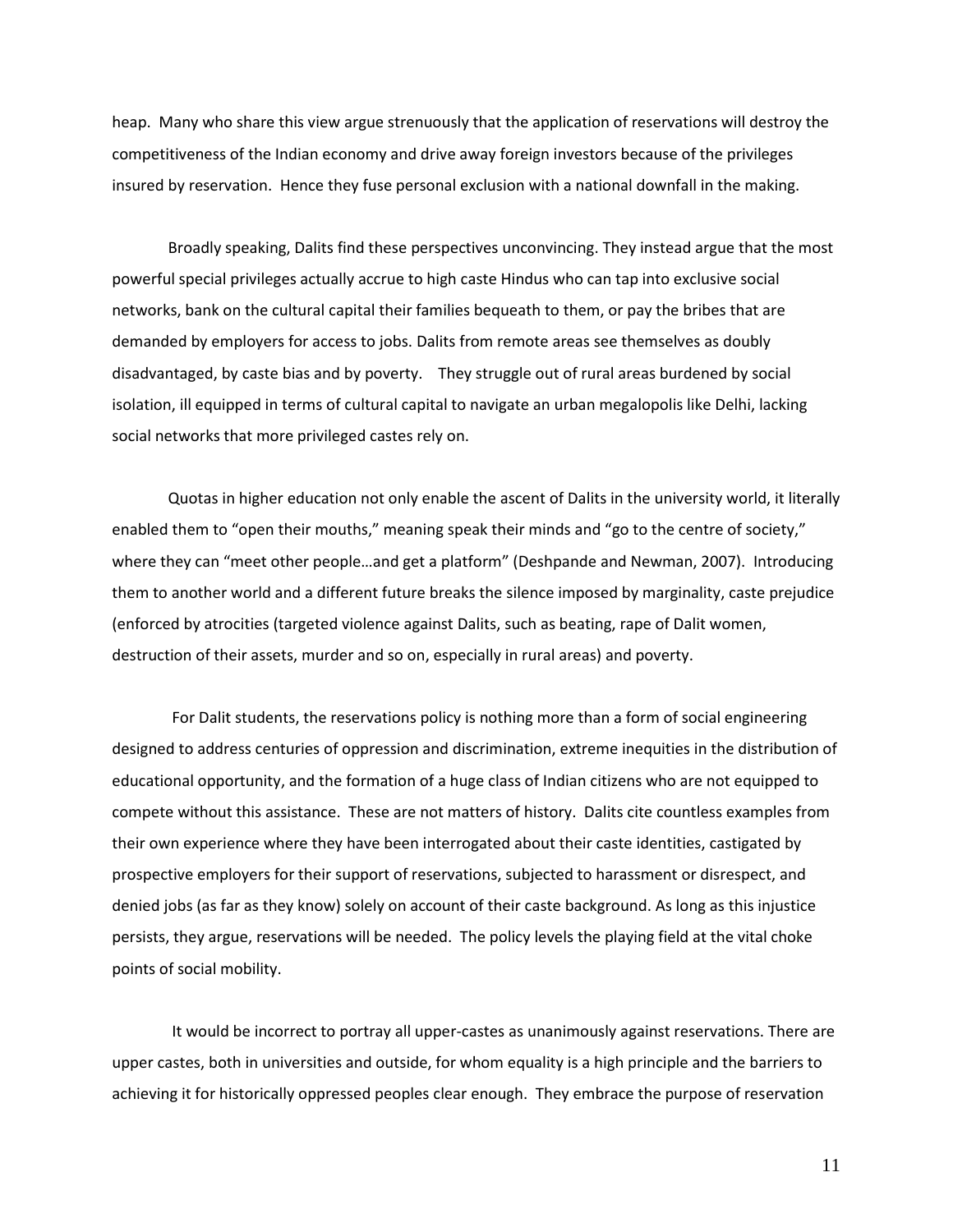and see in it the possibilities of upward mobility. Among these supporters, there are differences of opinion nonetheless about the effectiveness of reservations for some of the same reasons that critics voice: lower castes' high drop-out rates. The lesson to be learned for these more progressive voices, though, is not to abandon reservations, but redouble efforts to address educational inequality at much younger ages. Without a massive commitment to improving primary school education, they argue, we cannot really expect reservations to succeed. If not for reasons of equity, then for reasons of efficiency, differential investment is required.

#### **Assessment of the Affirmative Action Program**

### *Matters of Merit*

The most common criticism of the AA measures is that they go against the consideration of merit and efficiency by allowing candidates access to preferred positions in higher education and public sector jobs that they would otherwise not have access. The latter part of this statement is obvious--quotas are meant precisely for that. The first part of the statement can actually be verified empirically, and indeed many such empirical studies exist in the US context. However, until recently, there was a surprising dearth of detailed empirical studies on India and the debate proceeded more on the basis of preconceived beliefs, rather than on the basis of hard evidence.

It should be noted as a general point, though, that the discussion on merit is conducted as if merit is a neutral, objective characteristic, independent of the standard used to measure it, similar to height or weight or the number of teeth. Consequently, exam scores are a relatively uncontroversial instrument for allocating scarce seats in institutions of higher education. The reality is that "merit" is extremely hard to measure in a standardized way and examination results, while widely used as a proxy for merit, may not be the best gauge. Whether every percentage difference in exam scores reflects a qualitative difference in "merit" is a moot point.

Finally, the debate over lower entry scores for SC-ST misses the value added from being admitted to a prestigious institution of learning. The focus on drop-outs of quota students detracts from the success stories – those who successfully complete their program. Bowen and Bok (1998) document the long term positive impact of AA on the lives of beneficiaries who successfully graduate from elite universities,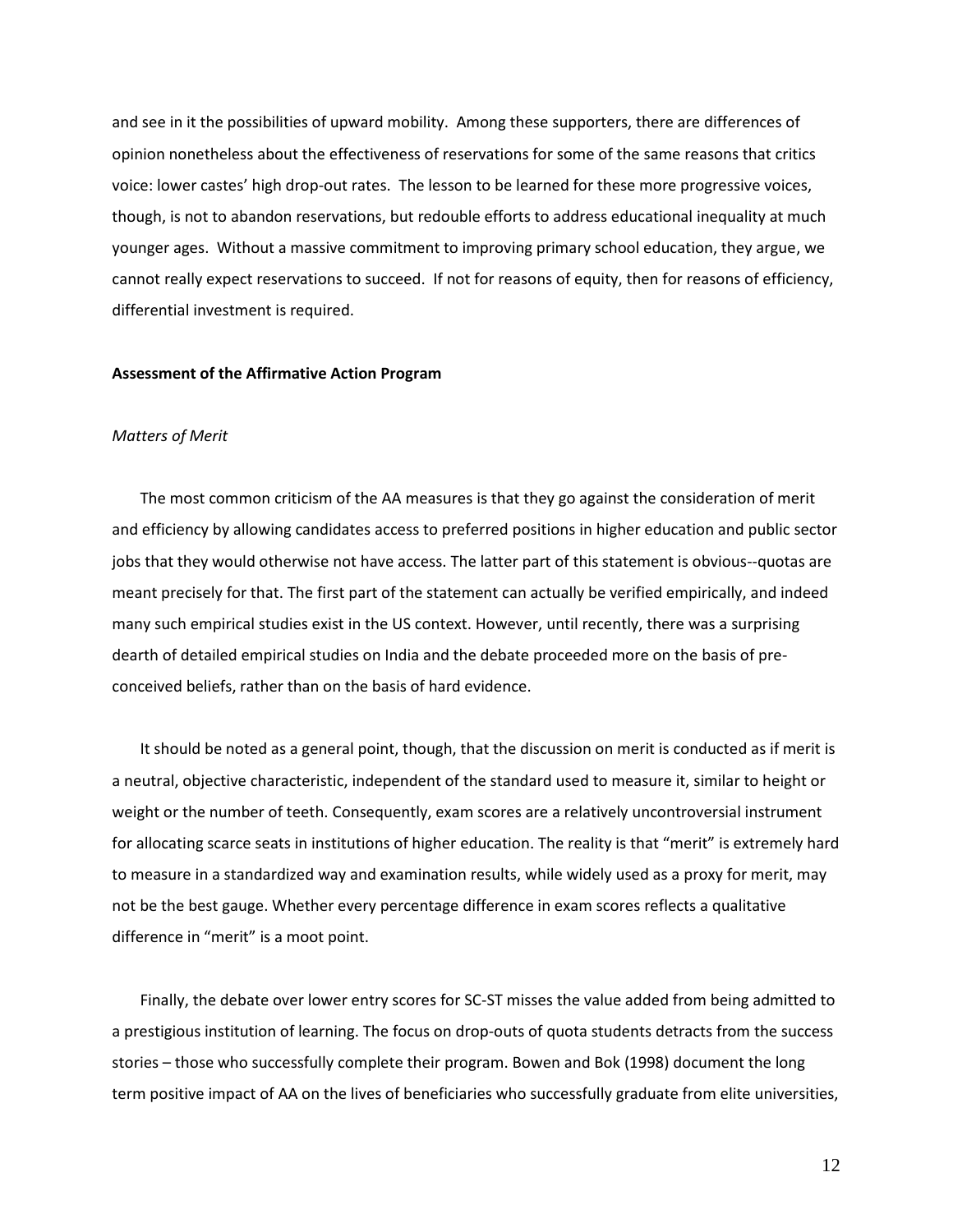even if they do so with grades lower than their white counterparts. For successful blacks, the transformation in their life chances because of AA is tremendous and the benefits go beyond the final grade they obtained at graduation.

Before the more rigorous empirical studies came into existence, Galanter (1984) had undertaken a rough but comprehensive assessment of the AA programme. His main conclusions can be summarized as follows:

- The program has shown substantial redistributive effects in that access to education and jobs is spread wider in the caste spectrum than earlier, although redistribution is uneven throughout the beneficiary groups. There is evidence of clustering but Galanter believes that these reflect structural factors, since the better situated enjoy a disproportionate share of the benefits in any government program, not just in affirmative action programs.
- The vast majority of Dalits are not directly affected by affirmative action, but reserved jobs bring a manifold increase in the number of families liberated from subservient roles.
- In the short run, beneficiaries might get singled out and experience social rejection in offices, college hostels<sup>4</sup> and other set ups where they are introduced through affirmative action. However, in the long run, education and jobs weaken the stigmatising association of Dalits with ignorance and incompetence. Moreover, "resentment of preferences may magnify hostility to these groups, but rejection of them exists independently of affirmative action programmes".
- Reserved seats do provide representation to SC-ST in legislative bodies, but that may not get reflected in enhanced, targeted policies towards these groups for several reasons. First, these candidates are elected by a common electorate and hence, SC-ST candidates have to appeal to a wider, multi-group electoral constituency, and tailor program accordingly. Second, these candidates typically belong to political parties which have a larger agenda than that of Dalit empowerment, which their elected representatives, including Dalits, have to reflect.
- **Affirmative action has kept the beneficiary groups and their problems visible to the educated public,** but it has not motivated widespread concern for their inclusion beyond what is mandated by government policy.

 $\overline{a}$ 

<sup>&</sup>lt;sup>4</sup> There is no explicit affirmative action in college hostels (dormitories); affirmative action in colleges leads to entry of SC/ST students in college hostels.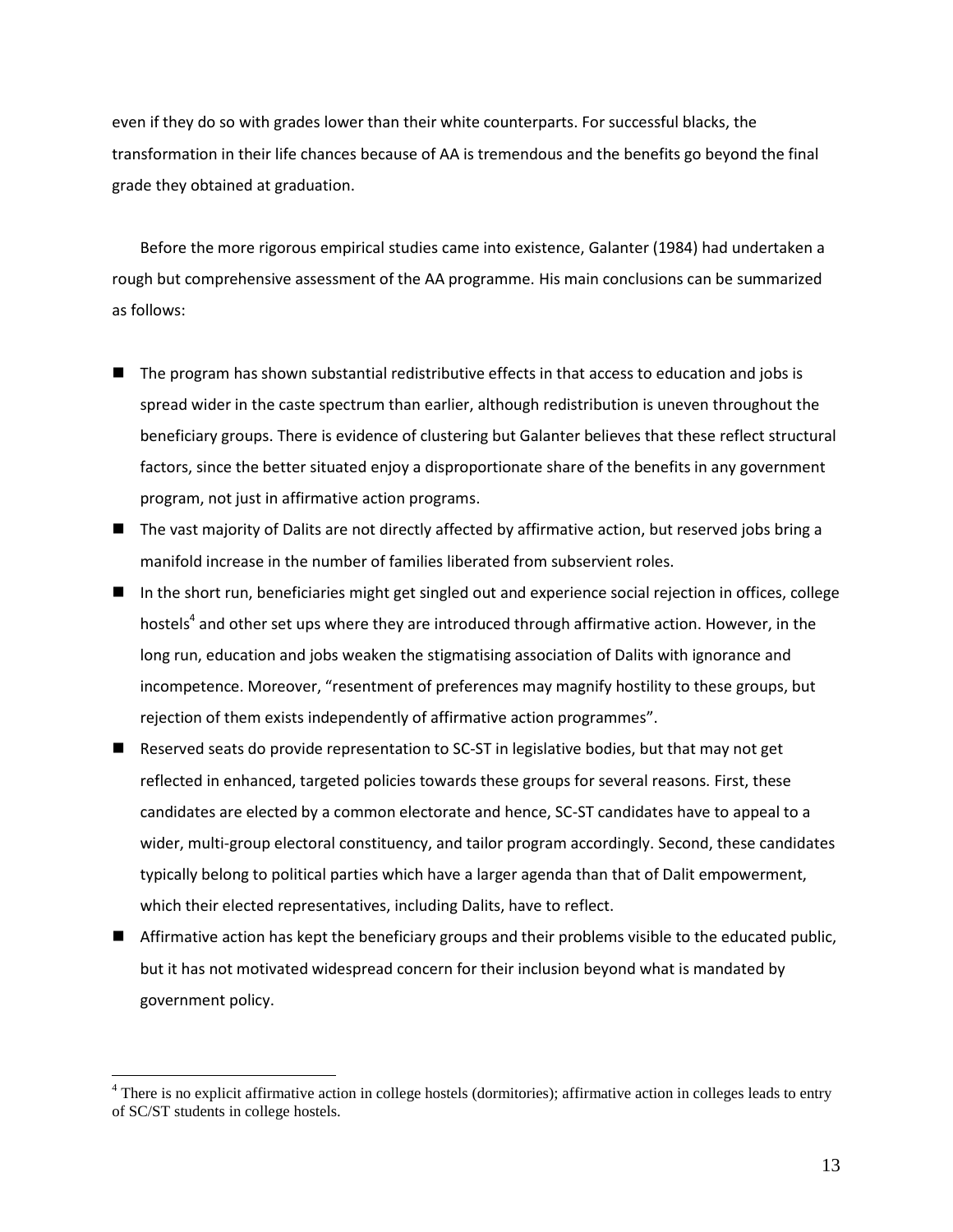Thus, Galanter concludes that affirmative action has been a partial but costly success. It has accelerated the growth of a middle class and SC/ST members have been brought into central roles considered unimaginable a few decades ago<sup>5</sup>.

Corbridge (2000) gathered a wealth of quantitative and qualitative data over the 1980s and 1990s from the Jharkhand region of South Bihar in order to assess the impact of reservations on the tribals of that region. He finds that the reservation system has benefited mainly the tribal elite, which had formed over the 1940s and 1950s via jobs in the mines, who are mostly men and residing in urban areas. However, the capture of reserved jobs by middle class STs has not been so pervasive that less affluent tribals have no hope of landing a reserved job. In fact, in his study, almost half the jobs available seem to be going to less affluent tribals men (and some women). The reservation system has served to expand the size of the tribal middle class, as well as served to enhance the consciousness of tribals about their rights and about asking for compensation from the authorities.

### **Empirical Assessments of AA**

### *Productivity Impact of Affirmative Action*

In the first empirical study of the effects of AA in the labor market, Deshpande and Weisskopf 2011 focused on the Indian Railways to assess if AA, i.e. the presence of SC-ST employees who have gained entry through quotas, has impacted productivity negatively. Analyzing an extensive data set on the operations of one of the largest employers in the public sector in India, the study found no evidence whatsoever to support the claim of critics of affirmative action that increasing the proportion of SC and ST employees will adversely impact productivity or productivity growth. On the contrary, some of the results suggest that the proportion of SC and ST employees in the upper (A and B) job categories is positively associated with productivity and productivity growth.

<sup>&</sup>lt;sup>5</sup><br>However, even this crude calculation will not work for assessing OBC reservations because first, OBC quota is much more recent, and two, OBCs are not stigmatized in the same way as SCs because their traditional occupations do not put them in humiliating and subservient roles in the same way as SCs. Thus, OBC reservations have to be assessed very differently than SC-ST reservations.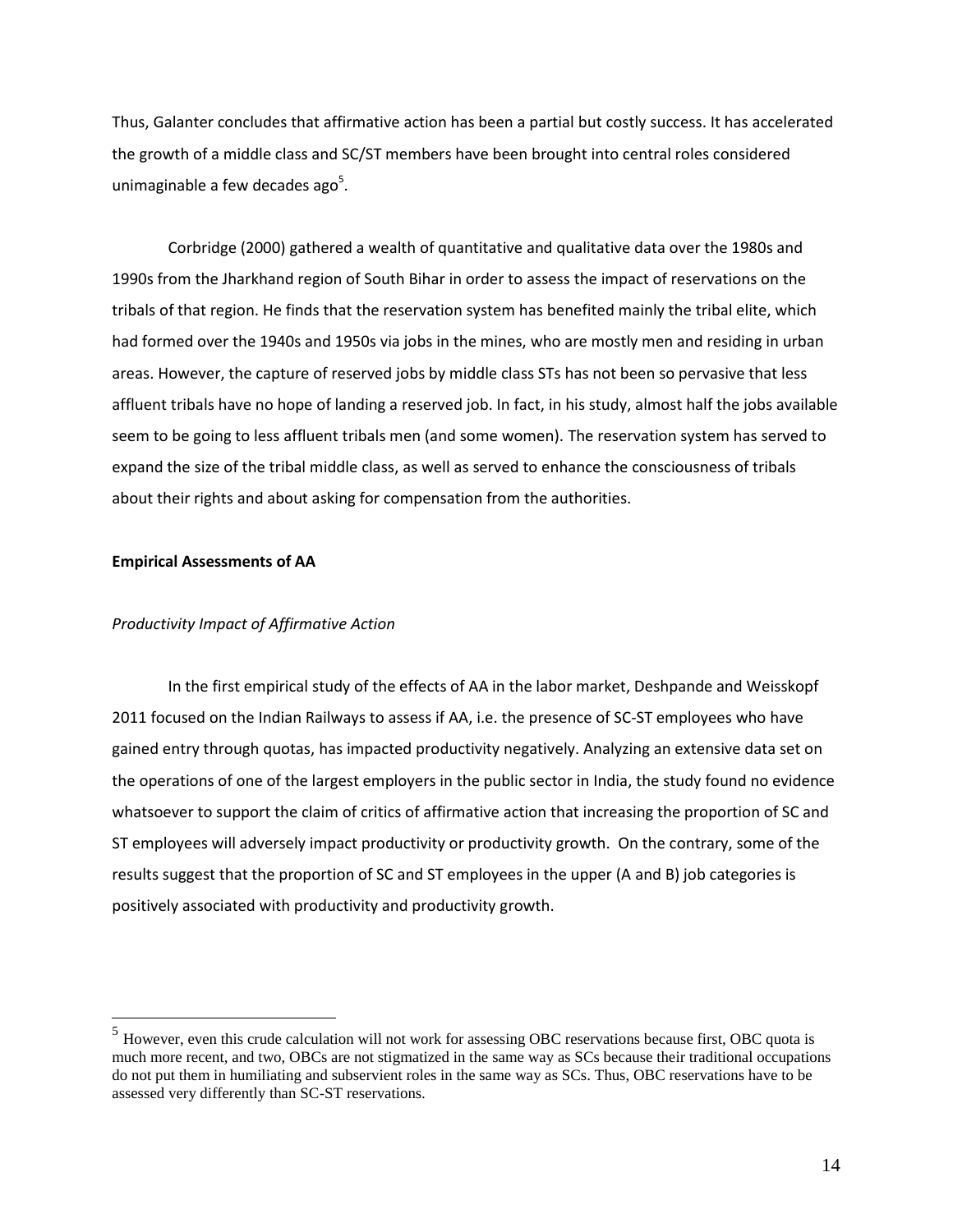The finding of such positive associations in the case of A and B jobs is especially relevant to debates about the effects of AA on behalf of members of SC and ST communities, for two reasons. First, the impact of AA on productivity is likely to be much more affected by the efficacy with which high-level managerial and decision-making jobs are carried out than the efficacy with which lower-level semiskilled and unskilled jobs are fulfilled. Thus, critics of reservations are likely to be, and indeed are, much more concerned about the potentially adverse effects of reservations at the highest decision making levels that at lower levels. Second, it is precisely in the A and B jobs – far more than in C and D jobs – that the proportions of SC-ST employees would not have risen had it not been for quotas.

It was beyond the scope of this study to explain just how and why AA in the labour market may have such a favorable effect. However, the answer may be found in one or more of the following suggestions that others have advanced to explain such a finding. Individuals from marginalized groups may well display especially high levels of work motivation when they succeed in attaining decisionmaking and managerial positions, because of the fact that they have reached these positions in the face of claims that they are not sufficiently capable – in consequence of which they may have a strong desire to prove their detractors wrong. Or individuals from marginalized groups may simply believe that they have to work doubly hard to prove that they are just as good as their peers. Having greater numbers of SC & ST managers and professionals working in high-level A+B positions in the Indian Railways might also serve to increase productivity because their community backgrounds make them more effective in supervising and motivating SC & ST workers in C and D jobs.<sup>6</sup> Finally, improvements in organizational productivity may well result from the greater diversity of perspectives and talents made possible by the integration of members of previously marginalized groups into high-level decision-making teams.<sup>7</sup>

## *Assessing Affirmative Action in Higher Education*

 $\overline{a}$ 

All available evidence indicates that a large majority of SC-ST candidates owe their presence in institutions of higher education to reservation policies. While empirical studies on effects of AA in higher education are very few due to lack of data, the few studies that exist point towards the fact that SC-ST

<sup>6</sup> This recalls the arguments in favor of AA in U.S. educational institutions made to the Supreme Court by U.S. military officers, who want to avoid having just white men in charge of troops that are disproportionately of color (See Weisskopf 2004, preface.)

 $^7$  Page (2007) shows convincingly how groups that display a wide range of perspectives outperform groups of likeminded experts.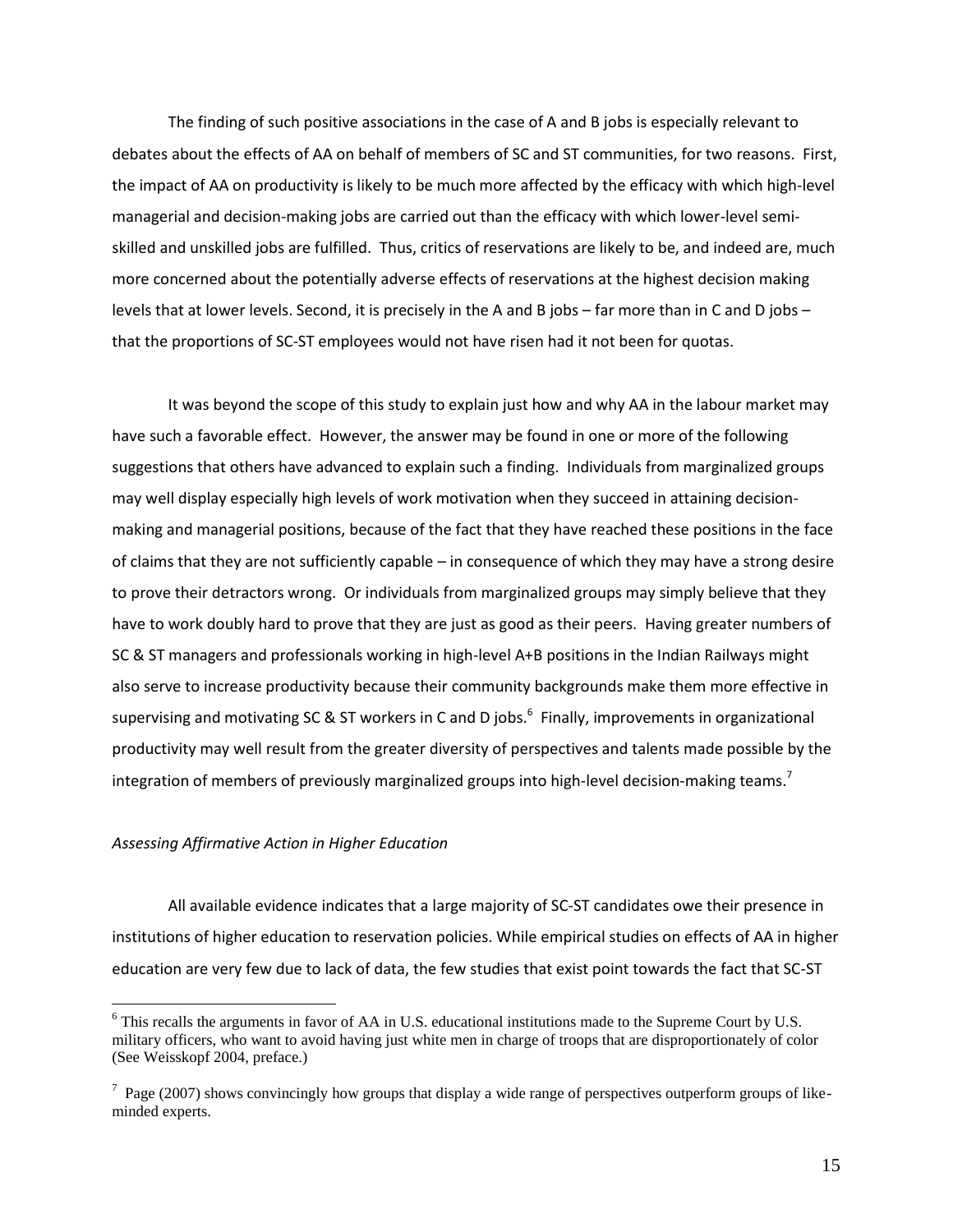students find it hard to succeed in competitive entrance examinations due to past handicaps (lack of good quality schooling, lack of access to special tutorial or coaching centres that prepare candidates for open competitive examinations and so forth).

Evidence presented in Weisskopf (2004) suggests that at least half the seats reserved for SCs and at least two-thirds of the seats reserved for STs remain unfilled, if all institutions of higher education are considered together. He argues that this is because of 'wastage' (dropping out) as well as 'stagnation' (repeating courses because of failure or attendance gaps) at prior levels of education. While these are very serious problems, the real pity is that a mechanical approach to the issue of AA means that no effort is made to understand the basic underlying factors that cause dropouts and stagnation (which are discrimination and deprivation and lack of access to good-quality education at prior levels), and thus no serious efforts are made to remedy them. Since the overwhelming opinion remains anti-AA, the larger the proportion of dropouts, the more it 'proves' the contention of the anti-AA opinion—that quotas are costly and useless. As a matter of fact, there are specific remedial measures that could be applied to address these problems: bridge courses, special courses in mathematics and English (the two areas with the maximum gaps between SCs and Others), and so forth. The University Grants Commission, a government body designed to regulate higher education, has special funds allocated for such remedial measures, but these funds remain unutilized for the most part, both because of lack of awareness about these funds and, more fundamentally, because of a lack of serious will to make the AA programme succeed. Given that there is no monitoring and no penalties for lackadaisical implementation, institutions can turn a blind eye to the issue of unfilled quota seats.

Desai and Kulkarni (2008) examine AA in higher education by focusing on outcomes. In particular, they examine the question of whether educational inequalities between SCs and STs on the one hand, and upper caste Hindus on the other, have reduced by using data from successive NSS rounds between 1983 and 2000. They calculate "transition probabilities" across six levels of education (probability of making a transition from primary to middle school, from middle to high school, and so forth). Their study is rich in its detail and its bottom line is clear. The educational inequalities between SC-STs on the one hand, and upper caste Hindus on the other hand, have declined significantly at the primary education stage. For the middle and high school levels, there is a decline too, but not significant. At the college levels, the inequalities between ST men and upper caste Hindus have declined, but for ST women, SC men and SC women, the inequalities have increased.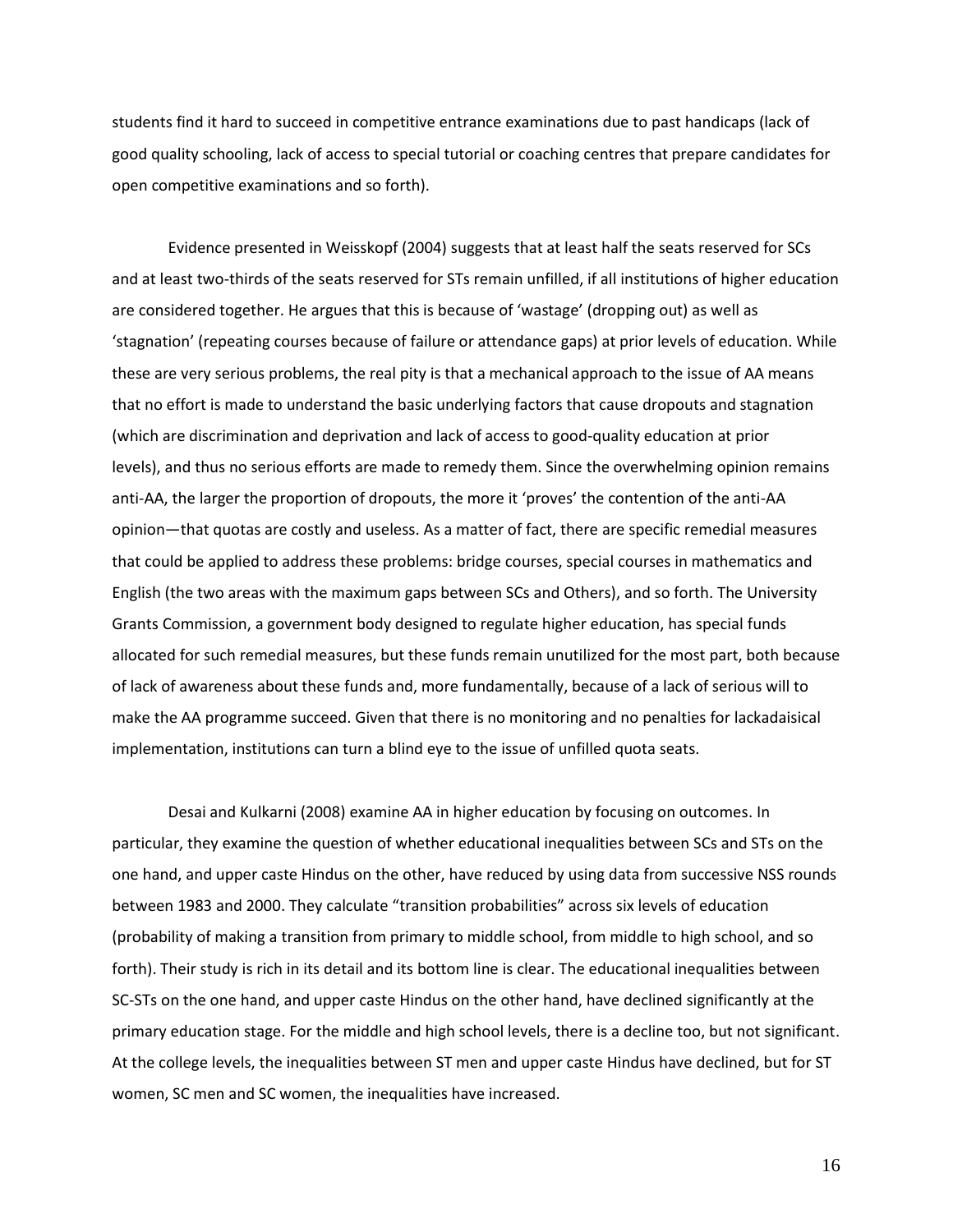They attribute these declines to AA. This is suggested by the fact that a similar decline is not seen for Muslims, who suffer similar disadvantages as the Dalits, but do not get any preferential treatment. The authors suggest that the decline in inequalities at the primary level might be due to AA in employment. However, in college education, where AA is directly applicable, they find that inequalities have actually widened, which puts a question mark on the efficacy of AA. Also, they find that after accounting for income and residence, SCs experience greater disadvantage in college education than did STs. The reasons for AA in higher education not being to successfully narrow the gaps is a cause for concern, but the gaps would, in all likelihood, have been even larger in the absence of AA.

The "mismatch hypothesis" suggests that AA actually harms targeted students by placing them in programs for which they are academically unsuited and result in the higher drop-out rate among reserved category students. To date, only three substantive quantitative studies gauge the impact of AA in higher education by focusing on this mismatch hypothesis.

The first study, by Bertrand, Hanna and Mullainathan (2008), focuses on individuals applying to an engineering college, via a competitive entrance examination, in one Indian state in 1996. Engineering colleges are among the most prestigious educational institutions in India. The authors first took a census of all students applying to this engineering college and found that the qualifying scores for admission were roughly 480 out of a possible 900 for upper caste individuals, 419 for OBC and 182 for SC. These score disparities provide elementary support for the hypothesis that lower-caste students would not be able to perform, and will not benefit from AA because of the mismatch between their basic skill levels and the skill requirements of engineering education. This could lead to wastage and drop-outs. To better understand the outcomes across caste groups, the authors then interviewed about 700 households from the census of all applicants between 2004-2006 (approximately 8-10 years after the entrance examination). They surveyed both the applicant and their parents to gauge life outcomes including income and occupation, job satisfaction, social networks, and caste identity.

Contrary to popular belief, they find that caste-based targeting results in the targeting of economically disadvantaged individuals: the parental income of upper-caste students displaced by AA is Rs.14,088, compared to Rs. 8340 among displacing lower-caste students. They also find that despite much lower basic skills (as measured by scores on the entrance exam), those who are admitted through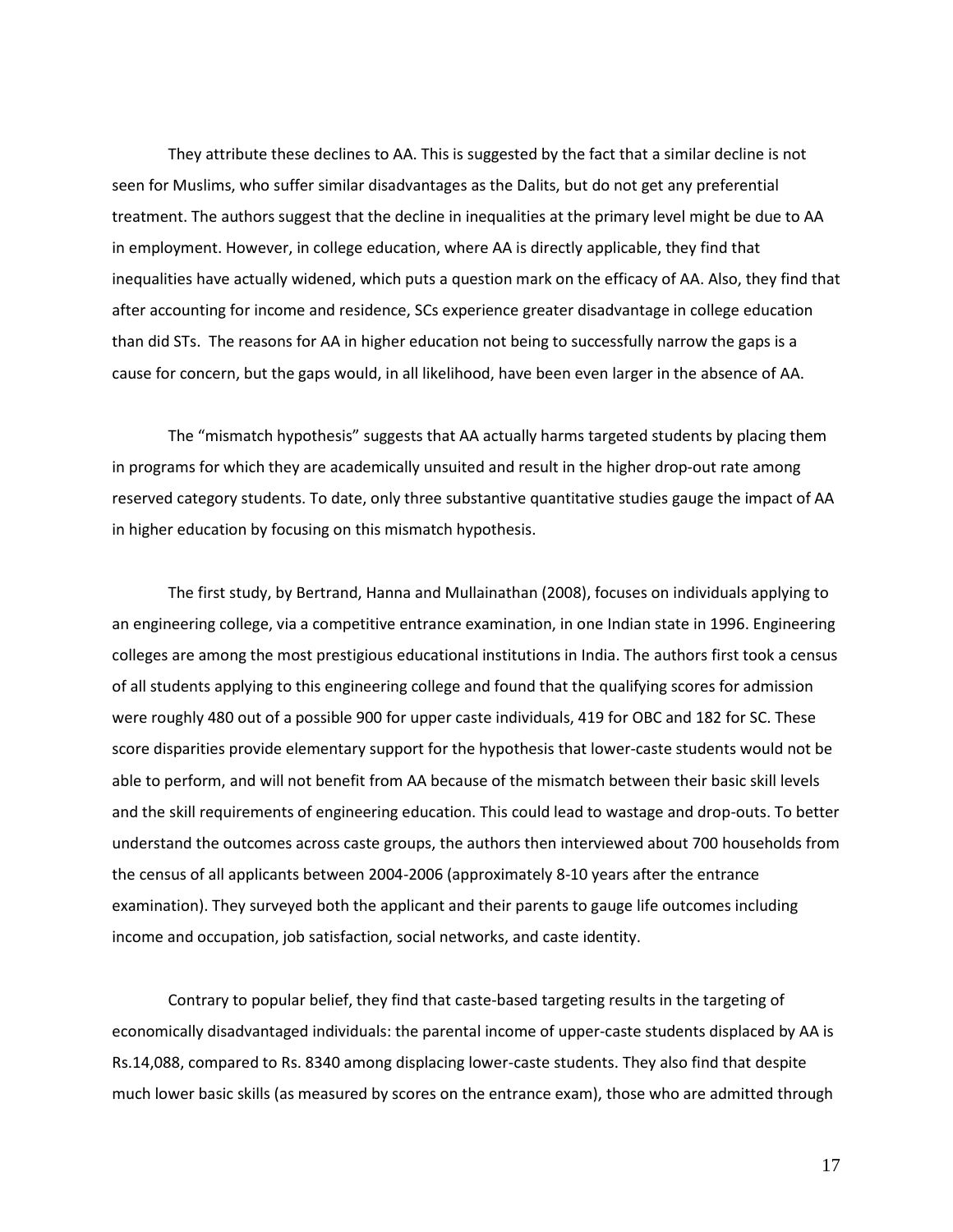AA economically benefit from attending engineering college. They estimate that attending engineering college increases lower-caste members' monthly income between Rs. 3700 and Rs.6200. This corresponds to an increase of 40 to 70 percent. In other words, they find no evidence of the "mismatch hypothesis". In addition to improving earning potential, they find that AA could also increase access to more satisfying careers, measured in terms of job quality and satisfaction. These two findings (of higher earnings and better job quality) resonate with the findings contained in Bowen and Bok's (1998) seminal study of long term benefits of AA. However, they also find evidence of the "creamy layer" as well as gender imbalance within those who benefit from AA, much like the Corbridge study described above. Specifically, they find that those from higher socio-economic backgrounds, and men more than women *within* the lower-caste groups, benefit more.

The second empirical study of the mismatch hypothesis is by Bagde et al (2011), who analyse data from 214 engineering colleges in one state in India. They have data on student performance on the entrance examination as well as on the high school completion examination. The scores on the high school leaving examinations and on entrance tests reflect a gradation based on caste: the average scores of STs are the worst, SCs next, followed by backward castes and finally, the best scores are obtained by the general category students.

This study finds that AA increases college attendance with effects that are proportionately the greatest for members of the most disadvantaged castes. Similarly, they find that improved priority in college selection improves achievement (measured by scores on a comprehensive examination administered after the first year of the program), with proportionately greater effects among the more disadvantaged castes. Finally, they find that the ability to choose a better college because of preferential treatment results in improved academic performance in college – thus, they find no evidence of a mismatch – i.e. quotas *harming* intended beneficiaries.

The third study, which is the most recent one (Robles and Krishna, 2012), contrary to these findings, suggests that in highly technical courses, Dalits do not catch up with the non-Dalit students in terms of grades – in other words, they start with lower grades and graduate with lower grades. They measure mismatch by post-college earnings and find that SC students who enroll in more selective majors through preferential policies end up earning less than what they would have earned if they had enrolled in less selective majors. Thus, their results are not directly comparable to the other two studies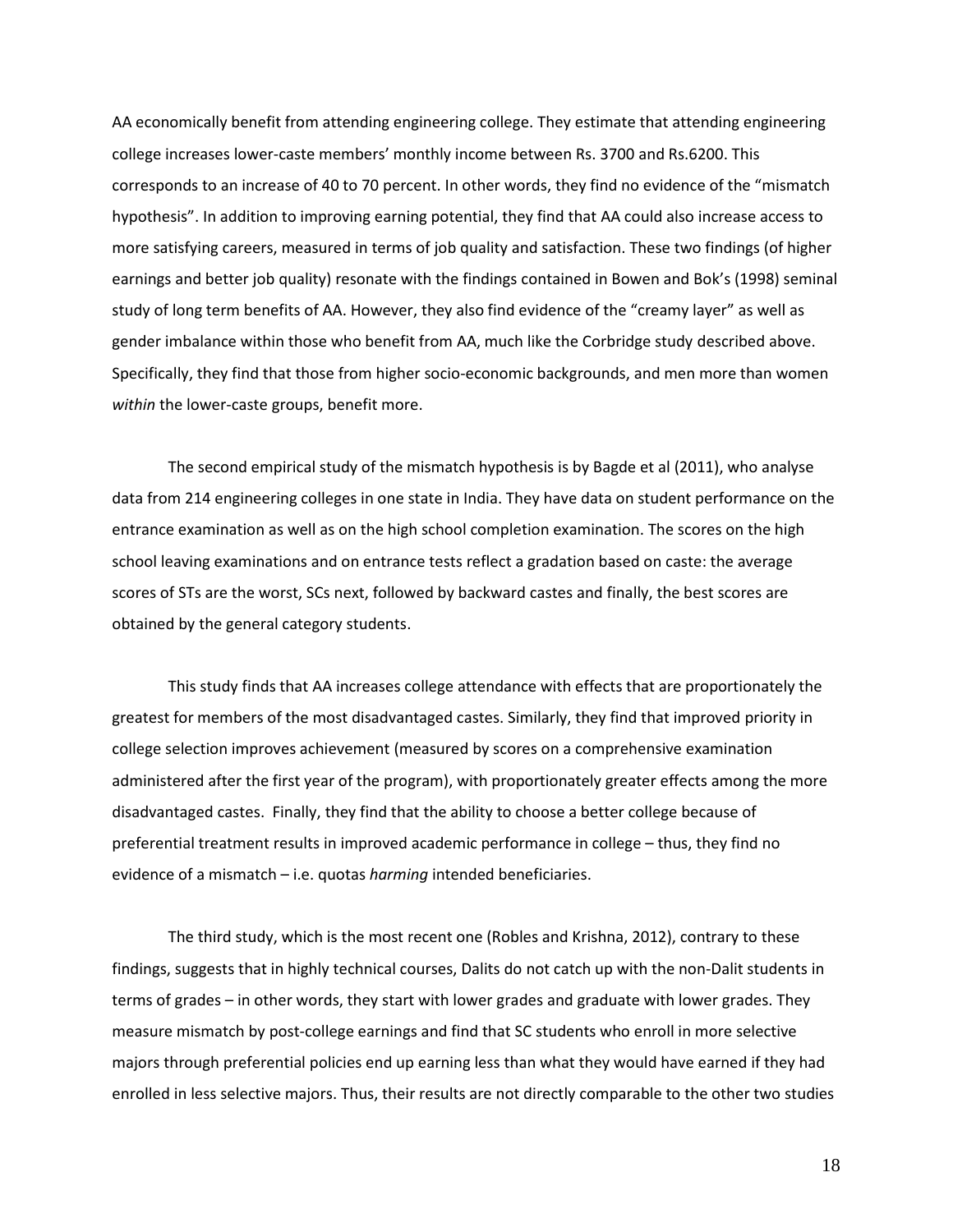as mismatch is defined differently. However, the study finds, like the previous studies, that AA targets the population it is designed for: the targeted students are poorer than the average displaced students. Given the larger benefits associated with AA, if the targeting is accurate, then admission to prestigious courses would alter the lives of those who get in through AA despite a gap in the graduating grades between SCs and non-SCs.

### *Impact of political reservations*

Pande (2003) examines if reservation in state legislatures for disadvantaged groups increases their political influence. She finds that political reservations increase transfers (such as welfare expenditure in the state plan) towards groups that are targeted by reservations. Thus, reservation for SCs and STs does provide them with policy influence. Similar conclusions at the village level are seen in a study by Besley, Pande et al (2004), which finds that the availability of public goods for SC-ST households increases significantly if the constituency is reserved, compared to non-reserved constituencies.

Chattopadhyay and Duflo (2004) studied the consequences of mandated representation for women in gram panchayats (GPs) by conducting a detailed survey of all investments in local public goods in a sample of villages in two districts, Birbhum in West Bengal and Udaipur in Rajasthan, and compared investments made in reserved and unreserved GPs. They find that reservations affect policy decisions in that women's preferences are better represented. This provides strong empirical support to the logic which led to political reservations in the first place.

Jafferlot (2003), in discussing the political rise of low castes in North India, highlights some tensions inherent in what he terms the "silent revolution" – the transfer of power, peacefully, from upper caste elites to various subaltern groups. While his analysis is mainly about the OBCs, the issues he raises have a broader applicability, and the constraints faced by the OBCs would be faced even more strongly by the Dalits, given their traditional subordinate position.

First, he argues that such a transfer of power, in other contexts, would be accompanied by violence. The reason this is peaceful in India, by and large, violent episodes notwithstanding (such as during the Mandal agitation), is due to the fact that the transfer is incremental. To a large extent, upper castes still hold the reins to power and OBCs (and in some cases, Dalits) form the second rung of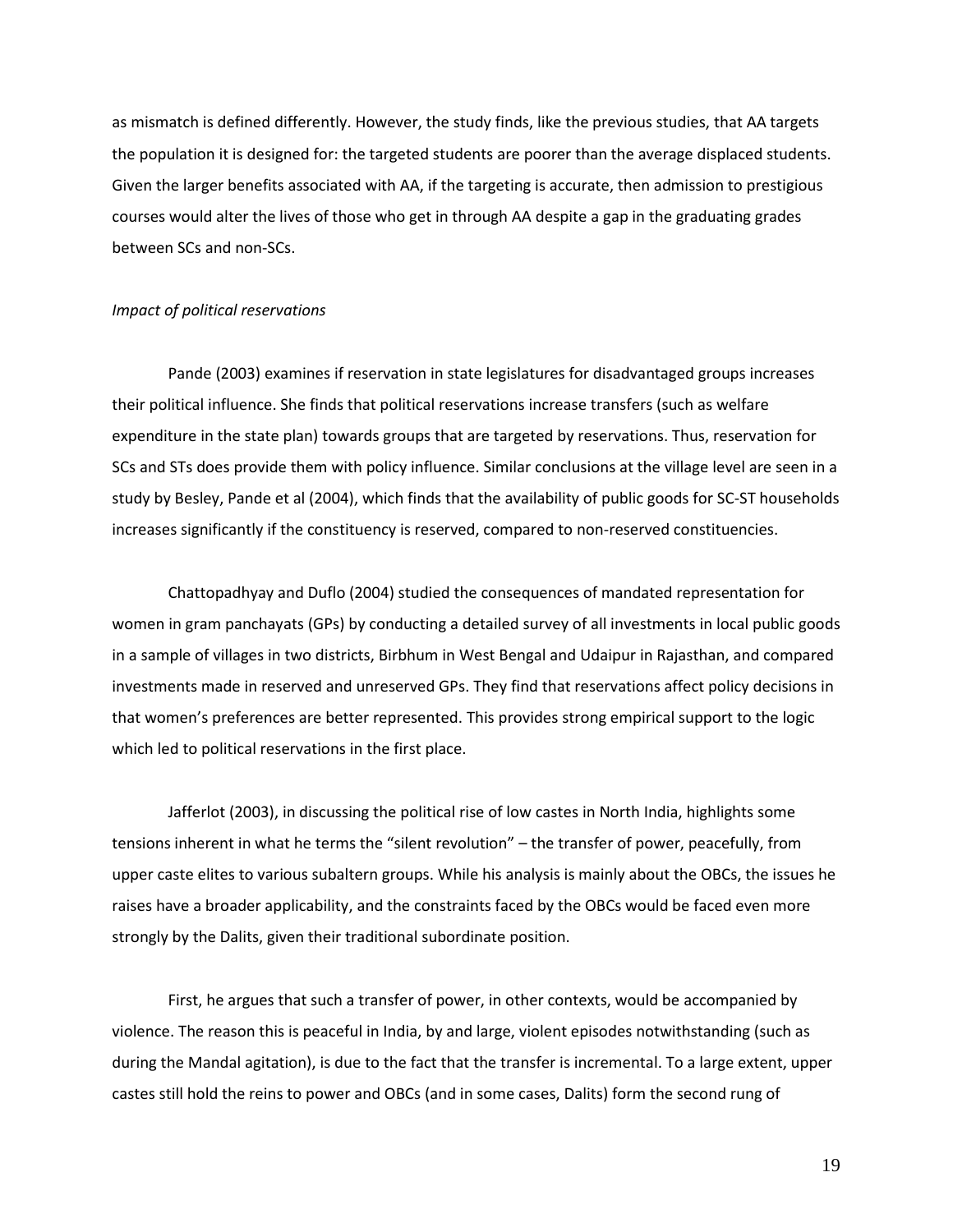leadership. Given the educational and social backwardness of the latter two, they will not be able to dislodge the upper castes for a long time.

He also points out the tremendous unevenness in the rise of low caste politicians – in UP and Bihar, one sees a much more pronounced rise than in Rajasthan, for instance. Also, the conflict or the transfer of power is not clear-cut; most political parties are not organized solely on upper-caste or lower caste lines – all, including the Dalit-dominated Bahujan Samaj Party (BSP), have upper caste members. He also suggests that liberalization of the economy has opened up new arenas and opportunities for upper castes, more lucrative than government jobs, and thus, they might not regret their traditional hold over bureaucracy being challenged<sup>8</sup>. Such as management jobs in the private corporate sector.

Finally, he suggests that the rise of the lower castes is not linear and irreversible. There is no clear-cut unity among lower caste parties or individuals, made more complicated by the fact that OBCs and SCs are often at odds, given their conflicting class interests (witness the antagonism between the BSP and the Samajwadi Party in Uttar Pradesh).

Keeping this larger picture in mind helps us to understand a critical reality about political reservations: that they will help to increase representation and access of traditionally marginalized groups such as low castes and women. However, the translation of this increased representation into real power is bound to be a long journey, which traverses an uneven, non-linear and rocky road.

## **Rethinking Affirmative Action as a "Quotas Plus" policy**

 $\overline{a}$ 

In order to increase its efficacy, AA has to be less mechanical: provision of quotas should be seen as the beginning of AA, not its end, as is the current practice. A big problem with the existing nature of implementation is that there is no monitoring, and there are no penalties for evading AA. Thus, the mere announcement of quotas is seen as sufficient, and very little attention is paid to outcomes.

 $8 \text{ In Deshponde } (2011)$ , I discuss the issue of the impact of liberalization on inter-caste disparities briefly, and suggest that contrary to wishful thinking, the new opportunities opened up by liberalization might not be available to Dalits to the extent needed to close disparities. In particular, they do not, as yet, have the skills needed to take advantage of the new kinds of jobs which are getting opened up due to liberalization and globalization.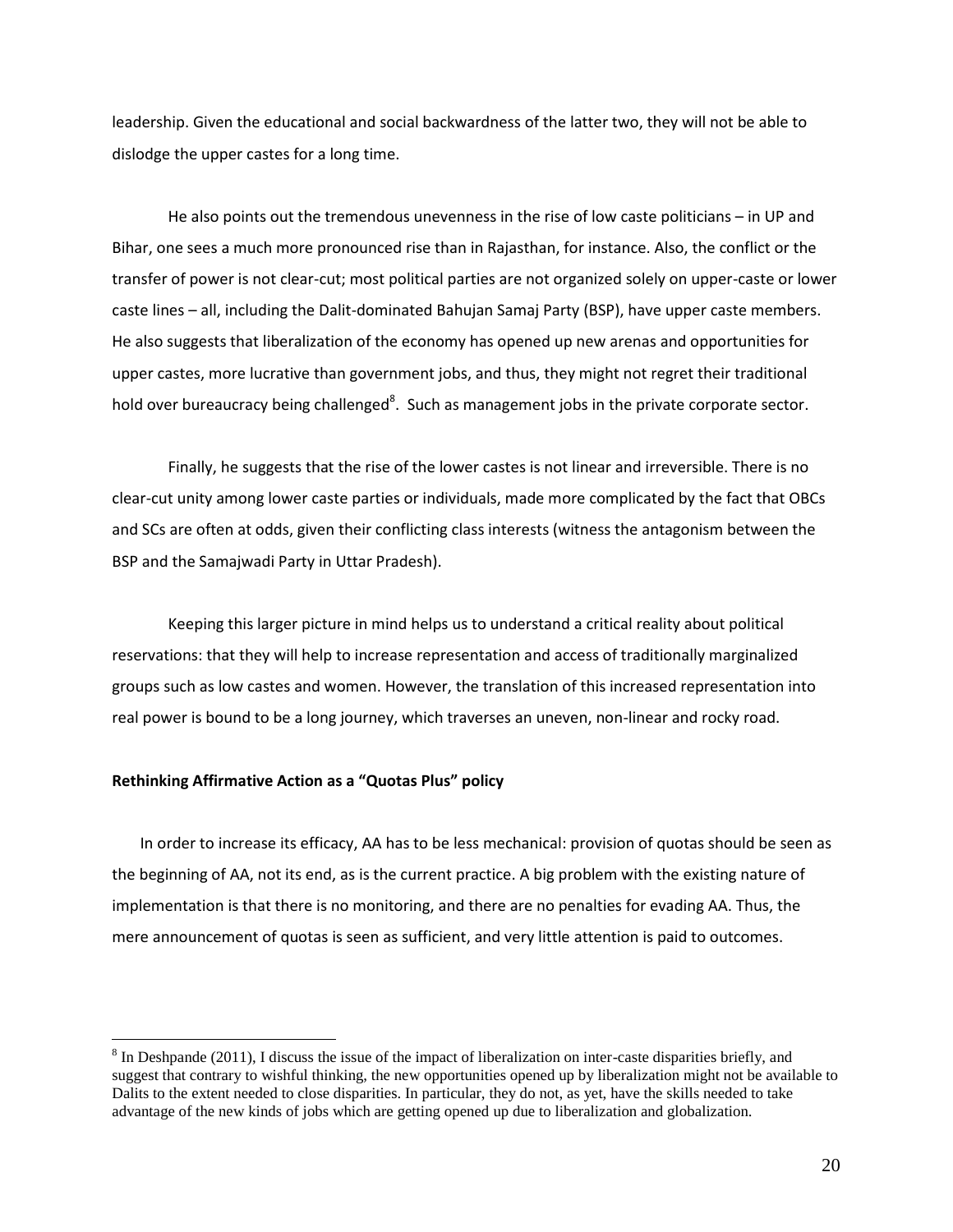Further, just providing entry into jobs or educational institutions is not sufficient. There have to be supplementary measures that need to be mandatorily incorporated: remedial teaching, counseling and other measures to lower the incidence of drop-outs; skill enhancing programmes and so forth: which would ensure that the benefits of entry into prestigious jobs and educational programmes are fully utilised.

To be effective, AA should contain self-liquidating and self-perpetuating features: as AA becomes stronger at entry level, it should be gradually lowered at the later stages. But for this, strict monitoring of outcomes, with penalties for non-compliance are essential.The idea of abolishing quotas can meaningfully be mooted only after they have been implemented in their entirety and have been in place for at least a decade (to follow Ambedkar's original timeline).

Finally, "outside the box" measures targeted towards Dalits and Adivasis (tribals) must be considered that go beyond the scope of the current AA program: free, compulsory and good quality primary education, vigorous expansion of non-farm employment, land reforms wherever feasible, subsidies/support for Dalit business/self- employment. All these will benefit a much larger section of Dalits than the current AA programme.

The important thing to note is that the existing AA program and these supplementary measures need not be considered mutually exclusive. They can strengthen and reinforce each other. Admittedly, all these measures have costs, but the benefits of integrating large sections of nearly 160 million Dalits and unleashing the suppressed reservoir of talent is the need of the hour for the rapidly growing Indian economy.

## References:

Bagde, Surendrakumar, Dennis Epple, Lowell J. Taylor (2011): "Dismantling the legacy of Caste: Affirmative Action in Higher Education", mimeo.

Bertrand, Marianne, Rema Hanna and Sendhil Mullainathan (2008): "Affirmative Action in Education: evidence from engineering college admissions in India", National Bureau of Economic Research Working Paper no. 13926.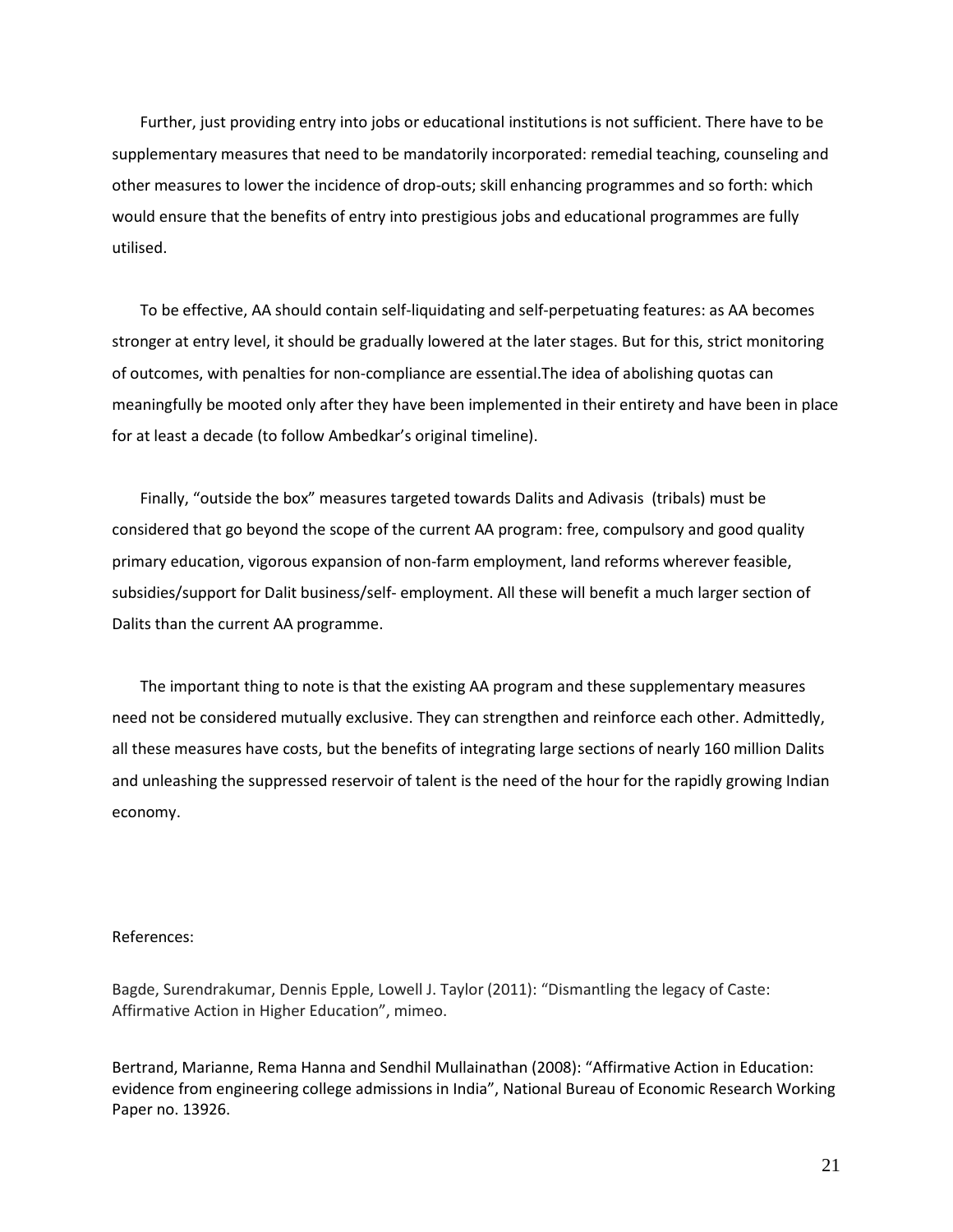Bowen, William G. and Derek Bok (1998): "The Shape of the River: Long term consequences of considering race in college and university admissions", Princeton University Press, 1998.

Desai, Sonalde and Kulkarni (2008) Deshpande, Ashwini (2011): "The Grammar of Caste: Economic Discrimination in Contemporary India", Oxford University Press, New Delhi.

Deshpande, Ashwini and Katherine Newman (2007): "Where the path leads: the role of caste in post university employment expectations", Economic and Political Weekly, Vol. 42, No. 41, October 13- October 19.

Deshpande, Ashwini and Thomas E. Weisskopf (2011): "Do Reservation Policies Affect Productivity in the Indian Railways", Centre for Development Economics Working Paper no. 185, May.

Galanter, Marc (1984): "Competing Equalities: Law and the Backward Classes in India", Oxford University Press, New Delhi.

Guhan, S. (2001): "Comprehending Equalities" reprinted in S. Subramanian (ed.) "India's Development Experience", Oxford University Press, New Delhi, 2001

Human Rights Watch (1999): "Broken People: caste violence against India's untouchables", New York, Washington, London, Brussels, March.

Jafferlot, Christophe (2003): "India's Silent Revolution: The rise of low castes in north Indian politics", Permanent Black, New Delhi.

Jodhka, Surinder and Katherine Newman (2007): "In the name of globalisation", Economic and Political Weekly, Vol. 42, No. 41, October 13-October 19.

Madheswaran, S. and Paul Attewell (2007): "Caste Discrimination in the Indian Urban Labour Market: evidence from National Sample Survey", Economic and Political Weekly, Vol. 42, No. 41, October 13- October 19.

Nambissan, Geetha (2007)

Navsarjan Trust (2010): "Understanding Untouchability: a comprehensive study of practices and conditions in 1589 villages", Robert F. Kennedy Centre for Justice and Human Rights and Navsarjan Trust, Ahmedabad.

Page, Scott (2007). The Difference: How the Power of Diversity Creates Better Groups, Firms, Schools, and Societies, Princeton: Princeton University Press.

Robles, Veronica C. Frisancho and Kala Krishna (2012): "Affirmative Action in Higher Education in India: Targeting, Catch Up and Mismatch", NBER Working Paper No. 17727